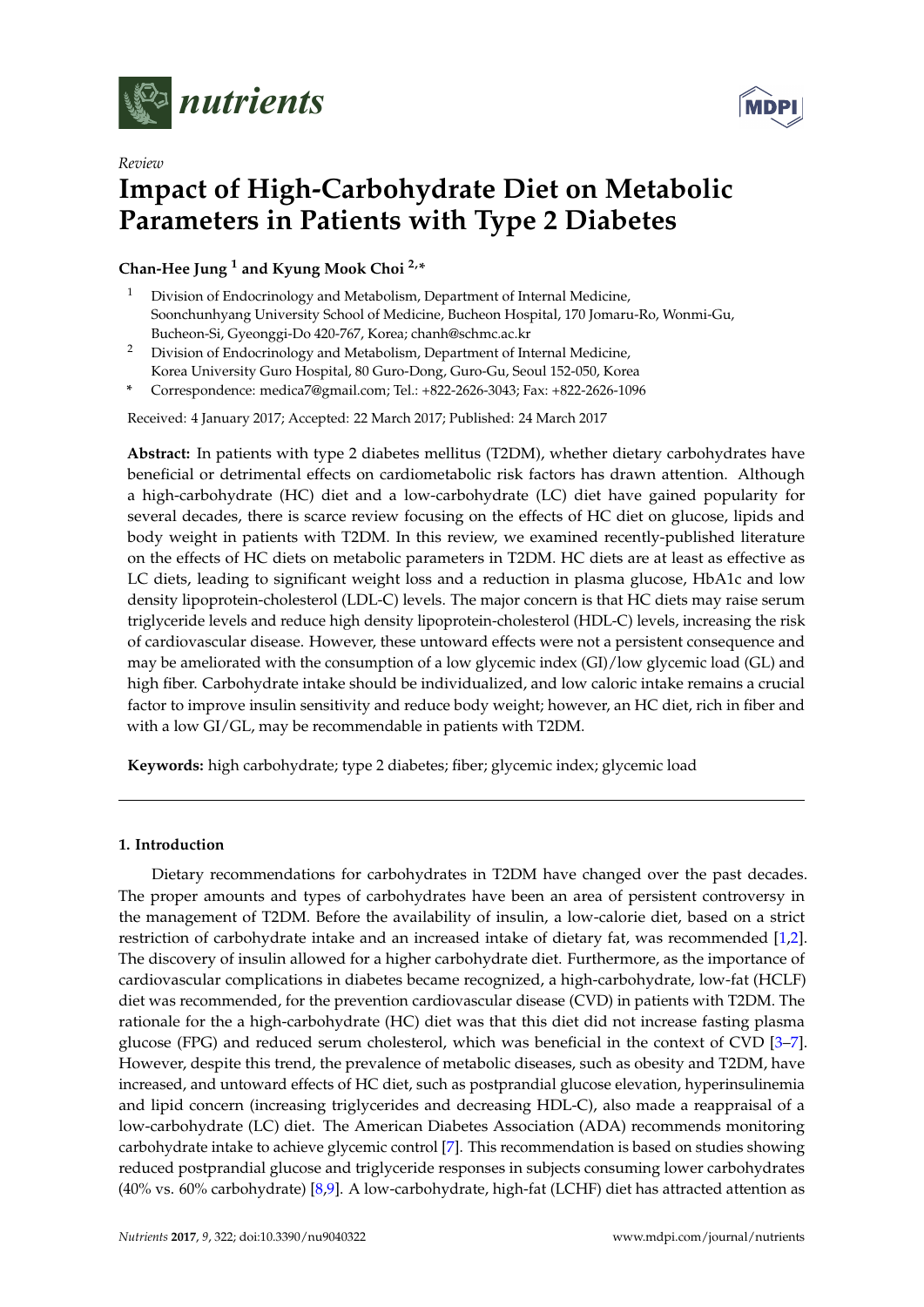a means of weight reduction and blood glucose control in T2DM. However, despite the short-term advantage, an argument has arisen due to the lack of evidence related to long-term benefit and safety.

One of the most significant changes in medical nutrition therapy (MNT) for diabetes is the concept of individualized macronutrient distribution, rather than the prescription of a standardized proportion of macronutrients. However, there is accumulating evidence that changes in diet macronutrient composition facilitate weight loss, improving glucose control and lipid profiles in patients with T2DM. Generally, the amount of carbohydrate ingested is regarded as the biggest factor of postprandial glucose and insulin response and dissimilar metabolic parameters; however, the quality of carbohydrate has also come under scrutiny.

Moreover, although the effects of LC diets have been described extensively in focused reviews and clinical studies, there is scarce review focusing on the effects of HC diets over recent years. Based on the above considerations, this review will examine currently available publications on the metabolic effects of HC diets, including the impact of its quantity and quality, in patients with T2DM.

## **2. Obstacles in Evaluating High-Carbohydrate Diet Studies in Diabetes Care**

The lack of a standardized definition for the term "high-carbohydrate" is the greatest obstacle to interpret the findings of the studies. The HC diet is a rather relative concept, for example a 50% carbohydrate composition from total energy can be labeled as a 'higher carbohydrate diet' if the diet of the comparison group is <50% carbohydrate or a 'lower carbohydrate diet' if the diet of the comparison group is a >50% carbohydrate diet. In addition, altering the level of carbohydrate affects the proportion of other macronutrient (fat and protein), making it more difficult to isolate the pure effect of carbohydrate proportion.

# *2.1. Definition of High-Carbohydrate Diet*

There is no universal definition amongst researchers regarding the amount of carbohydrate in HC diets, and studies apply different standards (Table [1\)](#page-1-0) [\[10](#page-15-6)[–14\]](#page-15-7). According to the authors, carbohydrate amount was presented as % of total energy intake or gram/day. As shown in Table [1,](#page-1-0) the definition of HC or LC can be relative; therefore, it would seem to be more appropriate to use the term higher or lower carbohydrate diet.

<span id="page-1-0"></span>

| <b>Amount of Carbohydrate</b>                                                                                     | Reference                                                                                                         |  |  |
|-------------------------------------------------------------------------------------------------------------------|-------------------------------------------------------------------------------------------------------------------|--|--|
| High carbohydrate: >65% of total energy                                                                           |                                                                                                                   |  |  |
| Typical carbohydrate diets: 45%-65%                                                                               | Liebman [4]                                                                                                       |  |  |
| Moderately-restricted carbohydrate diet: 26%-44%                                                                  |                                                                                                                   |  |  |
| Low carbohydrate: $\langle 130 \text{ g}/\text{day}$ (which represents 26% of<br>calories of a 2000 calorie diet) |                                                                                                                   |  |  |
| Very low carbohydrate diet: 20–50 g of carbohydrate or<br>5%-15% of total energy                                  |                                                                                                                   |  |  |
| High carbohydrate: >65%                                                                                           | Naude et al. [11]                                                                                                 |  |  |
| Balanced carbohydrate: 45%-65%                                                                                    | (based on recommendation range from USA, Canada,                                                                  |  |  |
| Low carbohydrate: <45%                                                                                            | Australia, New Zealand and Europe)                                                                                |  |  |
| High carbohydrate: >45% of total energy                                                                           | Feinman et al. [10], Accurso et al. [12]                                                                          |  |  |
| Moderate carbohydrate: 26%-45%                                                                                    |                                                                                                                   |  |  |
| Low carbohydrate: $\langle 130 \text{ g}/\text{day} \text{ or } \langle 26 \rangle$                               | (based on recommendation target on ADA websites, on the<br>2010 dietary guidelines for Americans and carbohydrate |  |  |
| Very low carbohydrate ketogenic: $20-50$ g/day or 10% of the<br>2000 kcal/day diet                                | consumption (NHANES)                                                                                              |  |  |
| By carbohydrate/fat ratio;                                                                                        |                                                                                                                   |  |  |
| High carbohydrate: 1.67-7.3                                                                                       | Kodama et al. [14]                                                                                                |  |  |
| Low carbohydrate: 0.6-1.56                                                                                        |                                                                                                                   |  |  |

**Table 1.** Suggested definitions of high carbohydrate.

ADA: American Diabetes Association; NHANES: National Health and Nutrition Examination Survey.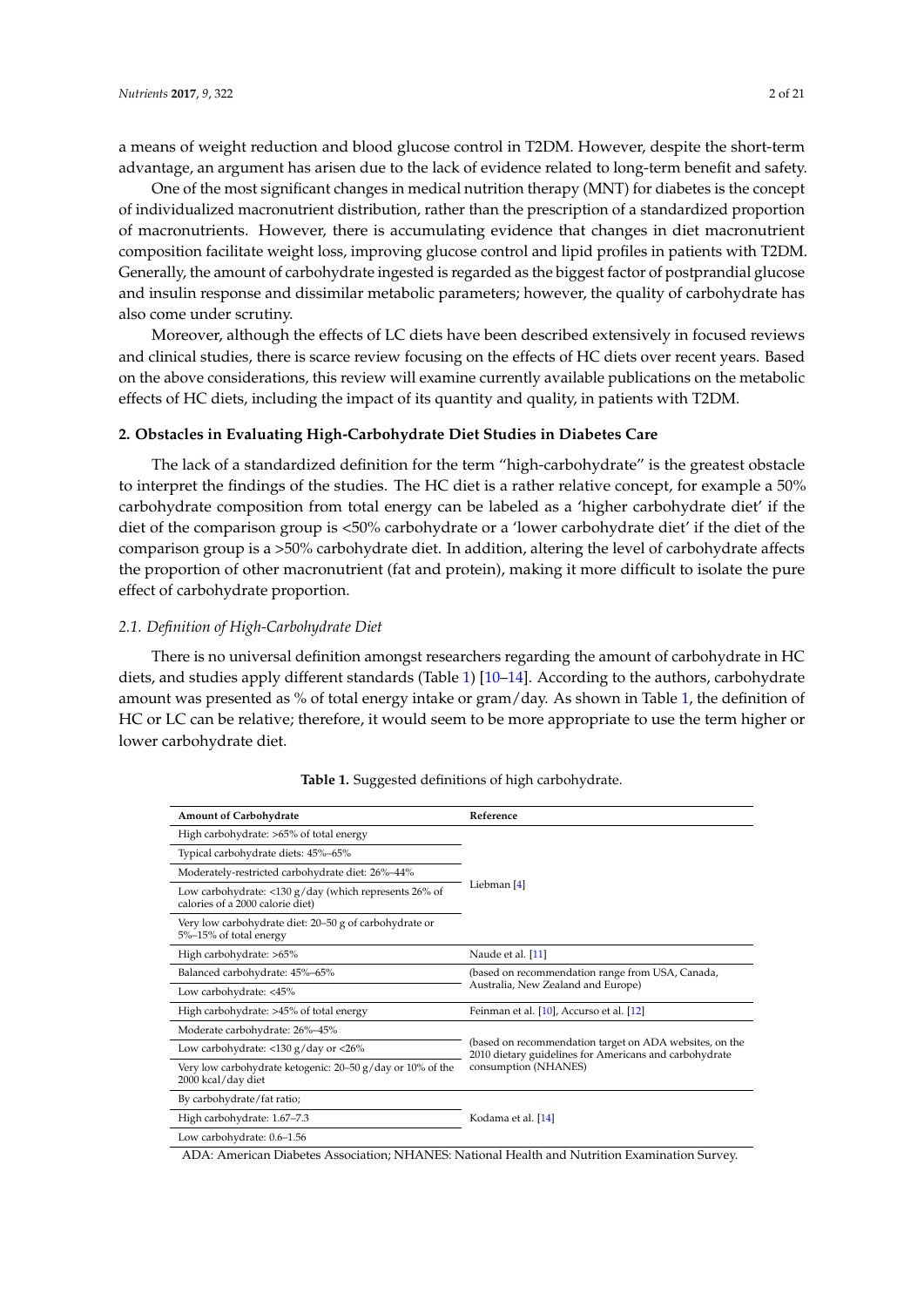In a meta-analysis, Kodama et al. used the carbohydrate/fat ratio (C/F ratio), instead of the % of total energy [\[14\]](#page-15-7). They assigned one diet as the HCLF diet, which was defined as having a relatively high C/F ratio, and the other as the LCHF diet, which had a relatively low C/F ratio. They suggested that the C/F ratio ranged from 0.60–1.56 for the LCHF diets and from 1.67–7.30 for the HCLF diets. The conflicting definition of HC or LC diet may be partly due to the lack of an optimal range of carbohydrate intake.

In this review, we selected articles to review not by the publishing author's definition of HC, but by following our own standard: any carbohydrate intake less than 45% of total energy as equal to very low carbohydrate (VLC); 45%–49% as equal to low carbohydrate (LC); 50%–54% as equal to moderate carbohydrate; 55% or more as equal to high carbohydrate (HC).

# *2.2. Optimal Range of Carbohydrate*

A range of cut-off values for the optimal carbohydrate intake has been recommended by various authorities (Table [2\)](#page-3-0) [\[15](#page-15-11)[–20\]](#page-16-0). Recent guidelines recommend individualized macronutrient distribution based on the eating patterns, preferences, cultural factors and metabolic goals of each patient with T2DM and emphasize the quality of macronutrients. Although the ideal amount of carbohydrate is undecided, various guidelines recommend that the percentage of total daily energy from carbohydrate should be no less than 45% (especially, because the staple food of many Asian populations, such as Korea, China and Japan, is rice based on carbohydrate, the standard level is higher, such as 50%) to prevent high intakes of fat. In addition, carbohydrate may contribute to up to 60% of total energy if the carbohydrate source can be derived from a low glycemic index (GI) and high fiber.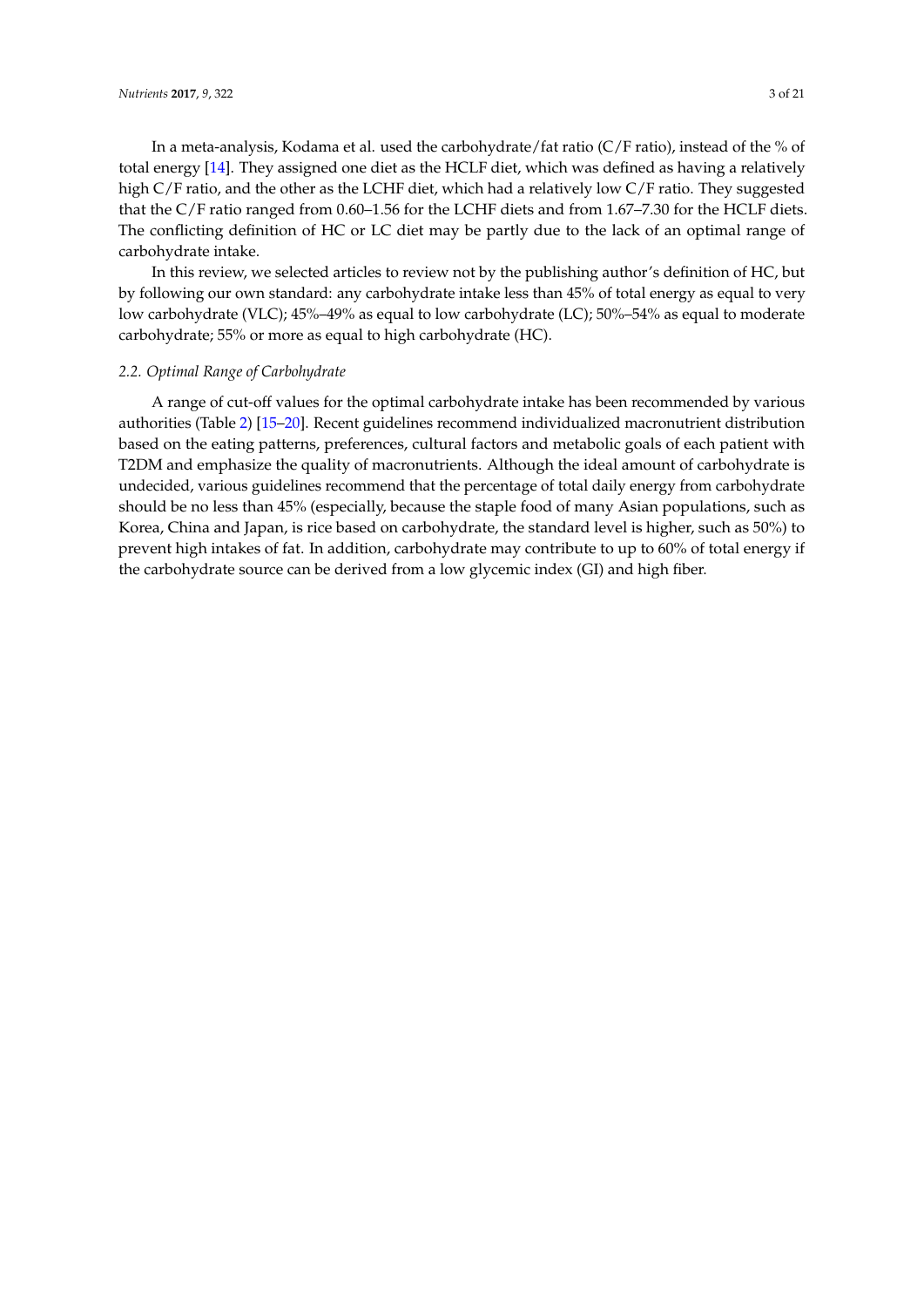|                                                                                                                                                                                    | ADA (2016)                                                                                                                                                                                                                                                                   | KDA (2015) | JDA (2013)                                                                                                                                                                                   | <b>CDA</b> (2013)                                                                                                                                | <b>EASD (2004)</b>                                                                                                                                    |  |  |
|------------------------------------------------------------------------------------------------------------------------------------------------------------------------------------|------------------------------------------------------------------------------------------------------------------------------------------------------------------------------------------------------------------------------------------------------------------------------|------------|----------------------------------------------------------------------------------------------------------------------------------------------------------------------------------------------|--------------------------------------------------------------------------------------------------------------------------------------------------|-------------------------------------------------------------------------------------------------------------------------------------------------------|--|--|
| Macronutrient distribution                                                                                                                                                         | The intake of carbohydrate,<br>Use of individualized assessment<br>protein and fat should be<br>because evidence suggests no<br>individualized according to the<br>one ideal distribution<br>patient's eating patterns,<br>for all people<br>preferences and metabolic goals |            | 50%-60% of carbohydrate,<br>1.0-1.2g/kg/ideal body weight,<br>rest of the energy for fat (no<br>consensus as to the lower normal<br>limits for carbohydrate, desirable<br>not more than 60%) | Individualization within the<br>following ranges: 45%-60%<br>carbohydrate, 15%-20% protein,<br>20%-35% fat of total energy                       | Ranges of 45%-60%<br>carbohydrate, 10%-20% protein,<br><35% fat of energy                                                                             |  |  |
| Glycemic index<br>and Glycemic load                                                                                                                                                | Substituting low glycemic load<br>foods for higher glycemic load<br>$50\% - 60\%$<br>foods may be beneficial                                                                                                                                                                 |            | $50\% - 60\%$                                                                                                                                                                                | 45%-60% choose food sources<br>from a low glycemic index                                                                                         |                                                                                                                                                       |  |  |
| Fiber and whole grain                                                                                                                                                              | Consume at least the amount<br>Including various sources such<br>recommended for the general<br>as whole grains, should be<br>public (14 g/1000 kcal or<br>$20-25$ g/day<br>$25$ g/day for women and<br>(12 g/1000 kcal/day)<br>$38 g/day$ for men)                          |            | Fruit is limited to up to 1 unit<br>$(<$ 80 kcal/day)                                                                                                                                        | Consume higher intake than<br>those for the general public<br>$(25-50 \text{ g}/\text{day or } 15-25 \text{ g}/1000$<br>kcal)                    | Consume fiber intake $>40 g/day$<br>(or $20 g/1000$ kcal/day) with half<br>as soluble; choose cereal-based<br>foods high in fiber and<br>whole grains |  |  |
| Sucrose and fructose                                                                                                                                                               | Limit or avoid intake of<br>sugar-sweetened beverages                                                                                                                                                                                                                        |            | Intake of sweets, jams or soft<br>drinks must be minimized                                                                                                                                   | Added sucrose or fructose can be<br>substituted for other<br>carbohydrate as a mixed meal up<br>to a maximum of 10% total daily<br>energy intake | Moderate intake of free sugars<br>(up to 50 g/day) recommended<br>without exceeding 10%<br>total energy                                               |  |  |
| References: American Displates Association (ADA) 2016 [15] Korean Displates Association (KDA) 2015 [20] Japan Displates Association (IDA) 2012 [10] Canadian Displates Association |                                                                                                                                                                                                                                                                              |            |                                                                                                                                                                                              |                                                                                                                                                  |                                                                                                                                                       |  |  |

**Table 2.** Medical nutrition therapy recommendations for subjects with T2DM from various organizations: carbohydrate focusing comparison.

<span id="page-3-0"></span>References: American Diabetes Association (ADA) 2016 [\[15\]](#page-15-12), Korean Diabetes Association (KDA) 2015 [\[20\]](#page-16-1), Japan Diabetes Association (JDA) 2013 [\[19\]](#page-16-2), Canadian Diabetes Association (CDA) 2013 [\[16\]](#page-15-13), European Association for the Study of Diabetes (EASD) 2004 [\[17\]](#page-15-14).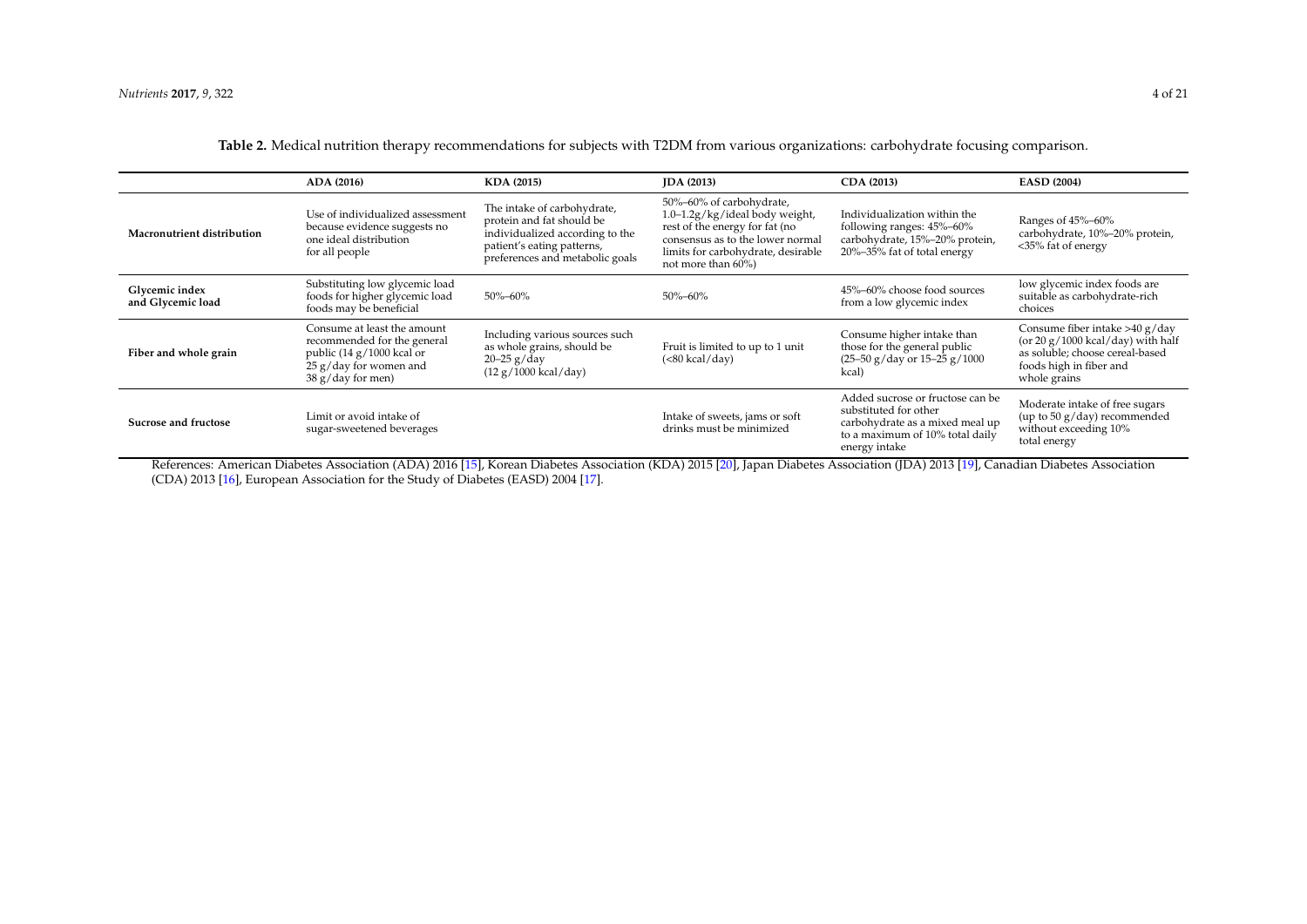## **3. Literature about the Effects of High Carbohydrate on Metabolic Parameters in Type 2 Diabetes**

We conducted electronic searches of the following databases: PubMed, Medline, OVID Medicine, EMBASE, Web of Science, Cochrane Library, KoreaMed, MEDRIC and KSI KISS, including all studies published from 2010 to the present. A combination of exploded medical subject headings (MeSH) and free text searching were used, including 'Type 2 diabetes', 'NIDDM', 'high carbohydrate', 'higher carbohydrate', 'carbohydrate rich', 'high glycemic index', 'low glycemic index', 'glycemic load', 'hemoglobin A, glycosylated', 'fasting plasma glucose', 'postprandial glucose', 'insulin sensitivity', 'insulin resistance', 'cholesterol', 'triglyceride', 'HDL-cholesterol', 'LDL-cholesterol', 'body weight' and 'obesity'. The search was limited to studies written in the English language and adults above 19 years.

#### *3.1. Studies on the Effects of High-Carbohydrate Diet or High-Carbohydrate Diet vs. Low-Carbohydrate Diet*

A retrospective study was conducted to document the effects of eating an HCLF  $(Carbohydrod)$ :Fat(F):Protein(P) = 81%:7%:12%), moderate-sodium and purely plant-based ad libitum diet for seven days on the biomarkers of CVD and T2DM from 1615 participants in Santa Rosa, California [\[21\]](#page-16-3). The majority of patients were female (65.1%), white non-Hispanic (92.1%), Asian (2%) and with a median (interquartile range: IQR) age of 58 (18) years. Among participants, patients with DM were 14.4%. Meals were based around common starches with the addition of fresh fruits and non-starch green, orange and yellow vegetables. No animal-derived ingredients and no isolated vegetable oils were used. Even though most antihyperglycemic medications were reduced or discontinued at baseline, blood glucose by a median (IQR) of 3 (11) mg/dL was decreased (*p* < 0.001). The median (IQR) weight loss was 1.4 (1.8) kg (*p* < 0.001), and the median (IQR) decrease in total cholesterol was 22 (29) mg/dL ( $p < 0.001$ ). This study showed that an HC, high fiber diet for only seven days allows overweight patients to lose weight and improve metabolic profiles very early even if they ate ad libitum. Guldbrand H et al. conducted a prospective randomized parallel trial involving 61 Swedish adults with T2DM comparing the effects of a two-year intervention with an HC diet or an LC diet [\[22\]](#page-16-4). Patients were randomized to either an HC diet (C:F:P = 55%–60%:30%:10%~15% of total energy) or an LC diet (C:F:P =  $20\%$ :50%:30% of total energy), each with an energy content of 1600 kcal/day for women or 1800 kcal/day for men. The HC diet had a nutrient composition that was similar to that traditionally recommended for the treatment of T2DM in Sweden. The largest changes in macronutrient intake were seen in patients randomized to the LC group. Indeed, patients in the HC group had the same macronutrient composition at baseline during the study. Furthermore, they reported about taking DM medication, including insulin, metformin and sulfonylurea and no difference between the two diets at the baseline and during the study period. There was no difference in weight reduction between the groups (at six months, HC diet group,  $-4.0 \pm 4.1$  kg; LC diet group, −4.3 ± 3.6 kg; and at two years, HC diet group, −2.97 ± 4.9 kg; LC diet group, −2.34 ± 5.1 kg; *p* = 0.33 for all time points between groups). However, a reduction in HbA1c was observed in the LC diet group only at six months (−4.8 ± 8.3 mmol/mol, *p* = 0.004). The reduction in HbA1c level was statistically significant within the LC group ( $p = 0.005$  for all time points), but did not differ between the groups when compared at all time points ( $p = 0.76$ ). While insulin doses were reduced significantly more with the LC diet group at six months (at baseline, LC diet group  $42 \pm 65$  unit, HC diet group  $39 \pm 51$  unit; six months, LC diet group  $30 \pm 47$  unit, HC diet group  $38 \pm 48$  unit;  $p = 0.046$ for between-group change). Regarding lipid profile, at six months, the HDL-C level increased in the LC diet (from 1.13 mmol/L–1.25 mmol/L, *p* = 0.018), while LDL-C did not differ between the two groups.

In addition, Brehm et al. compared the effects of MUFA diets (C:F:P =  $45\%$ :40% (with 20%) MUFA):15%) and HC diets (C:F:P =  $60\%$ :25%:15%) on body weight and glycemic control in 124 overweight/obese patients with T2DM (92 Caucasians and 32 African Americans) for one year [\[23\]](#page-16-5). Compared with the HC diet, the high MUFA diet included fewer servings of starches, fruit and meat and more servings of fat (olive and canola oils). Compared with baseline participants in both groups, the increased intake of vegetables and fruits (*p* < 0.001) was reported, with the HC group consuming even more fruit than the high MUFA group at 12 months ( $p = 0.012$ ). This study showed that both diets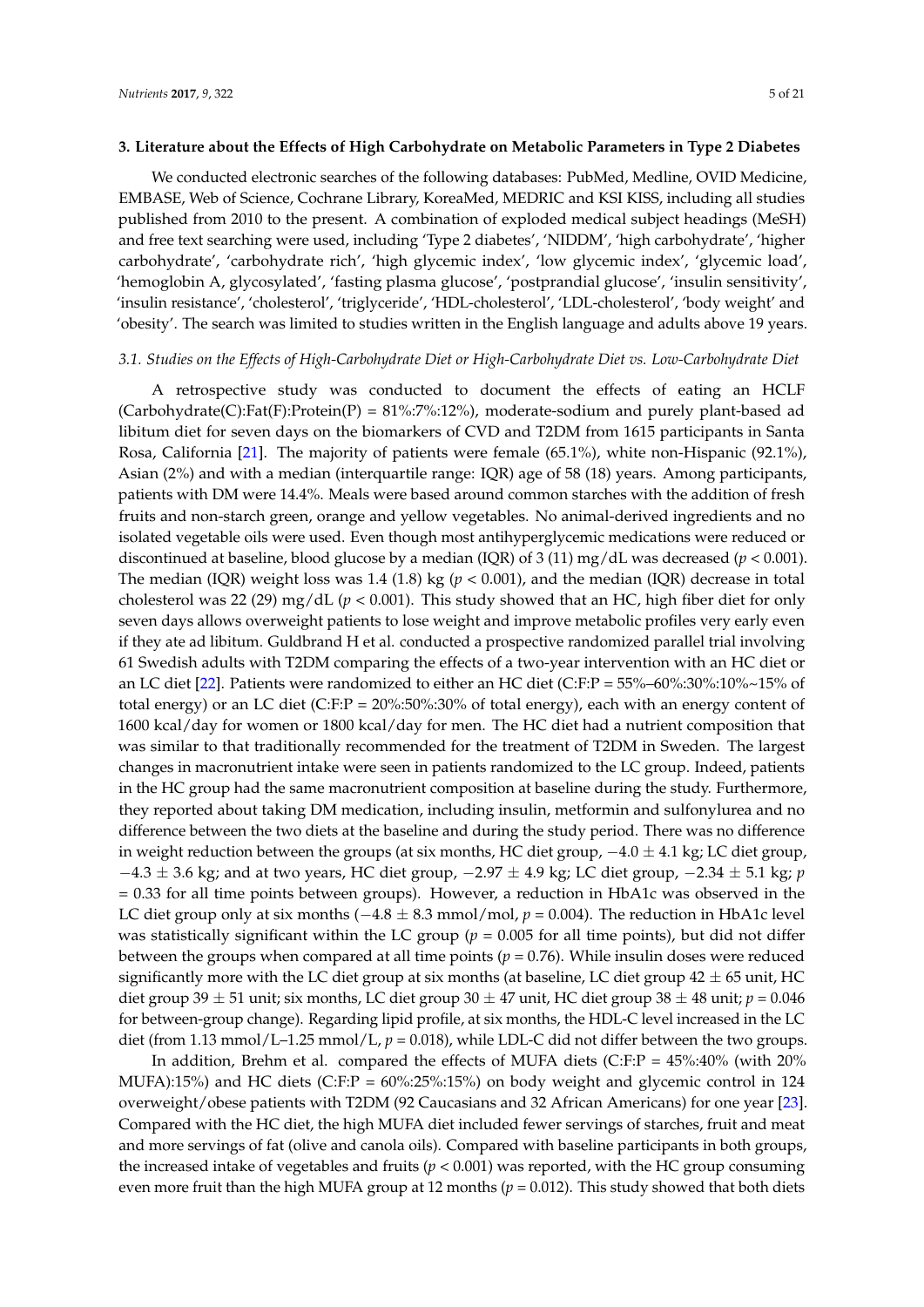showed similar weight loss (−4.0 ± 0.8 kg vs. −3.8 ± 0.6 kg, *p* = 0.720) and comparable beneficial effects on HbA1c, FPG, insulin and HDL-C. The overall retention rate was 77%, with 69% for the high MUFA diet group and 84% for the HC diet group ( $p = 0.06$ ). Only three participants left the study because of diet-related reasons. A follow-up assessment of a subset of participants was conducted 18 months and these participants maintained their weight loss and HbA1c. Furthermore, the high MUFA diet presented a greater change in typical patterns of macronutrient intake than the HC diet, and the extension study suggested a shift back to more usual food choices after the intervention was completed. One study evaluated the lipid profile and inflammatory markers in 48 Indians with T2DM after fasting, 2 h and 4 h after a mixed meal with HC (C:F:P = 79.1%:13.2%:7.7%) [\[24\]](#page-16-6). Consumption of an HC meal was associated with a rise in triglyceride (39.9 mg/dL increase at 2 h and 109 mg/dL at 4 h) and fall in total cholesterol (6.5 mg/dL decline at 2 h and 2.7 mg/dL at 4 h), HDL-C (2.7 mg/dL decline at 2 h and 2.2 mg/dL after 4 h) and LDL-C (6.5 mg/dL decline at 2 h and 5 mg/dL at 4 h), in subjects with T2DM.

A meta-analysis by van Wyk HJ et al. reviewed 12 RCT examining the effects of an HC diet compared to an LC diet in T2DM over a minimum period of four weeks [\[25\]](#page-16-7). The authors concluded there were no significant differences in metabolic markers, including glycemic control, between the two diets, although one study found that weight loss on an LC diet was greater [\[26\]](#page-16-8). In summary, there appear to be no differences between an HC diet and an LC diet in terms of metabolic markers and glycemic control.

## *3.2. Studies on High-Carbohydrate Diet vs. High-Protein, Low-Carbohydrate Diet*

An RCT compared HC diets and high-protein (HP) diets over two years in 419 overweight patients with T2DM (The Diabetes Excess Weight Loss; DEWL Trial) in New Zealand [\[27\]](#page-16-9). Patients were prescribed either an HC (C:F:P = 55%:30%:15%) or HP-VLC (C:F:P = 40%:30%:30%) diet for one year and were further assessed 12 months after intervention. The aim of both interventions was to reduce total energy intake approximately 500 kcal/day. The study was completed by 70% (294/419). Weight loss (2–3 kg,  $p < 0.001$ ) occurred in both groups by 12 months and was largely maintained over the following 12 months. No differences between groups were found in body weight changes during the intervention phase or the 12-month follow-up  $(p = 0.8)$ . There was no significant difference at any time point or overall between the groups in HbA1c ( $p = 0.9$ ). In addition, no significant differences between groups were found in lipid profiles in the final results at 24 months. Regarding triglycerides, triglyceride levels decreased more in the HP-VLC group between baseline and 12 months, but both groups had returned to baseline levels by 24 months. Larsen et al. conducted a 12-month RCT to investigate the effect of HC (C:F:P = 55%:30%:15%, *n* = 46) or HP-VLC diet (C:F:P = 40%:30%:30%,  $n = 53$ ) in 99 patients with T2DM in Australia [\[28\]](#page-16-10). The study consisted of two dietary periods: a three-month 30% energy restriction period followed by nine months of energy balance, and both diet groups were recommended a low GI diet. Eighteen-point-nine percent of the HP-VLC group and 19.6% of the HC group discontinued the diet. The proportion of individuals who were lost to follow-up was slightly higher in the HP-VLC group (9.2% vs. 4.2%). As a primary outcome, HbA1c decreased in both groups over time, with no significant difference between groups (mean difference of the change at 12 months; 0.04 (−0.37, 0.46); *p* = 0.44). Both groups also demonstrated decreases over time in weight, serum triglyceride and total cholesterol and increases in HDL-C. These parameters were no different between groups (mean difference of the change at 12 months; −0.07 (−1.67–1.54), −0.17 (−0.65–0.32), −0.16 (−0.51–0.18), 0.01 (−0.10–0.11)). Therefore, two studies suggested that there is no superior long-term metabolic benefit of an HP diet over an HC in the management of T2DM.

## *3.3. Studies on High-Carbohydrate Diet in Asians*

A Western dietary pattern is typically high in fat and animal protein, whereas plant-based carbohydrates, for example rice, constitute a significant part of the Asian diet. Thus, carbohydrate intake takes up a relatively high proportion of macronutrients in Asian patients with T2DM. In a Korean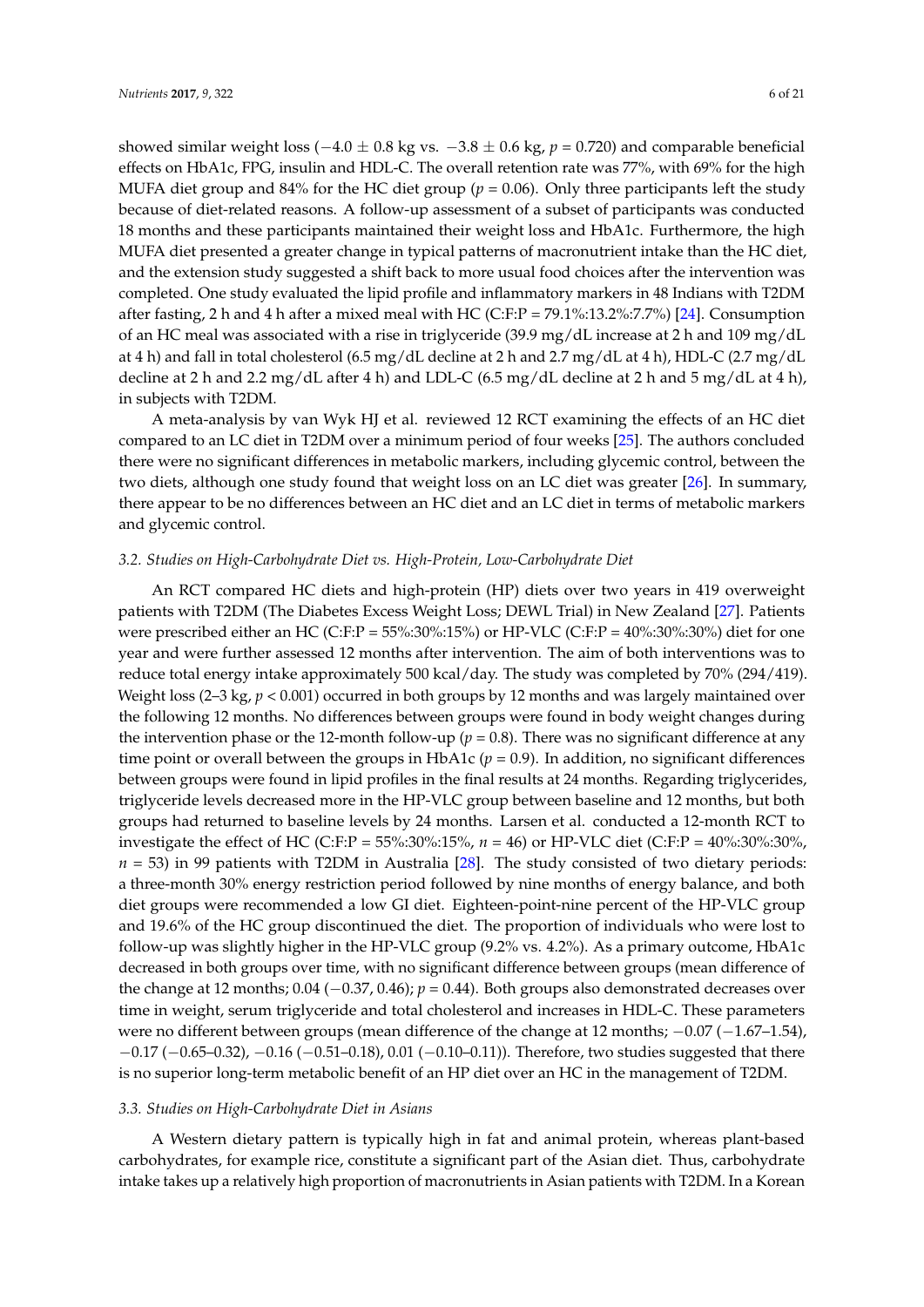study, the distribution of macronutrients (C:F:P, % of total energy) was reported as 68%:16%:16%, respectively [\[29\]](#page-16-11). According to data from eastern China, in patients with T2DM, the proportion of calories derived from carbohydrate, fat and protein were 61.4%, 25.4% and 13.3%, respectively [\[30\]](#page-16-12). As we can see from the Asian data, an HCLF pattern (C:F:P =  $60\%$ :16%-25%:15%-24%) is predominant in Asian patients with T2DM. However, studies on HC in Asian are relatively sparse.

Hsu et al. explored the metabolic responses in 28 East Asian Americans (Korean, Japanese and Chinese) and 22 Caucasian Americans at risk of developing T2DM when transitioning from a traditional Asian diet (C:F:P =  $55\%~70\%$ :15%:15%, 33 g/day fiber) to a typical Western diet  $(C.F.P = 50\% : 34\% : 16\%, 10-12 g/day$  fiber) for six weeks [\[31\]](#page-16-13). All participants had either a family history of T2DM and/or a history of gestational DM, impaired fasting glucose or impaired glucose tolerance. While on traditional Asian diet (HCLF), improvements in insulin AUC (decreased insulin AUC; −960.2 µU/m L × h, *p* = 0.001) and decreases in body weight (−1.6 kg; *p* < 0.001) and body fat (−1.7%, *p* < 0.001) were observed in both East Asian American and Caucasian Americans. Despite efforts to maintain an iso-energy state and consumption of similar energy, traditional Asian diet (HCLF) induced weight loss and improved insulin sensitivity in both East Asian Americans and Caucasian Americans. Total cholesterol (*p* < 0.001), HDL-C (*p* < 0.001) and LDL-C (*p* < 0.001) were significantly decreased during the traditional Asian diet while increased during the traditional Western diet. These beneficial effects on weight loss, glucose, insulin sensitivity and lipid profile are likely to be due to the high fiber content of the traditional Asian diet (HCLF).

Kamada C et al. performed a study to assess the correlation between the C:F:P energy ratio and HbA1c and TG in 1173 Japanese elderly patients with T2DM, aged 65 years or older [\[32\]](#page-16-14). They divided participants into four groups by the % of total energy intake of carbohydrate (C1: <55%; C2:  $55\% \leq$ ,  $<$ 60%; C3: 60 $\le$ ,  $<$ 65%; C4:  $\ge$ 65%). They reported that the carbohydrate energy ratio has no correlation with HbA1c levels. However, in patients with 65% or more of carbohydrate intake, serum triglyceride levels exceeded 150 mg/dl. Therefore, the recommended proportion of carbohydrate energy for elderly Japanese with T2DM was suggested to be less than 65%.

In a study examining nutritional intake in good and poor glycemic control groups in 48 elderly Korean patients with T2DM, the proportions of macronutrients differed significantly between the good glycemic group (C:F:P =  $62\%$ :22%:19%) and the poor glycemic control group (C:F:P = 71%:15%:15%) [\[33\]](#page-16-15). The macronutrient distribution in the good glycemic control group was comparable to the distribution recommended by the Korean Diabetes Association (KDA) (C:F:P = 60%:20%:20%). Lower intakes of protein (*r* = −0.338, *p* < 0.05) or fat (*r* = −0.385, *p* < 0.01) were related to higher HbA1c levels, while there was no association between carbohydrate intake and HbA1c levels observed in the study.

Indeed, studies performed in Western populations tend to set lower carbohydrate amounts as a definition of HC diet. Several studies considered it to be an HC diet if carbohydrate intake is over just 50% of total energy intake [\[34,](#page-16-16)[35\]](#page-17-0). We guessed them as moderate carbohydrate diets (50%–54%), which were defined as HC diets in their studies, so we did not include them in this review [\[34,](#page-16-16)[35\]](#page-17-0). On the other hand, the above-mentioned studies which were conducted in Asians generally set the standard of an HC diet as a carbohydrate intake over 60% of total energy.

#### *3.4. Adherence and Sustainability of HC Diet*

Adherence to dietary regimens is an important factor to obtain and maintain any diet-induced clinical improvements. Adherence rate of currently-published RCT of HC diets was 65%–84%, and this was not inferior to the LC diet adherence rate [\[22](#page-16-4)[,23](#page-16-5)[,26\]](#page-16-8). Moreover, studies of HC diet with high fiber showed good adherence of participants [\[36,](#page-17-1)[37\]](#page-17-2).

However, long-term patient adherence to and sustainability of the recommended diet are often difficult to achieve. The above-mentioned DEWL Trial showed that in both HPVLC and HC diet, the macronutrient composition trended back to baseline proportions between six months and two years, emphasizing the difficulty in making sustained changes to these [\[27\]](#page-16-9). There is a study that shows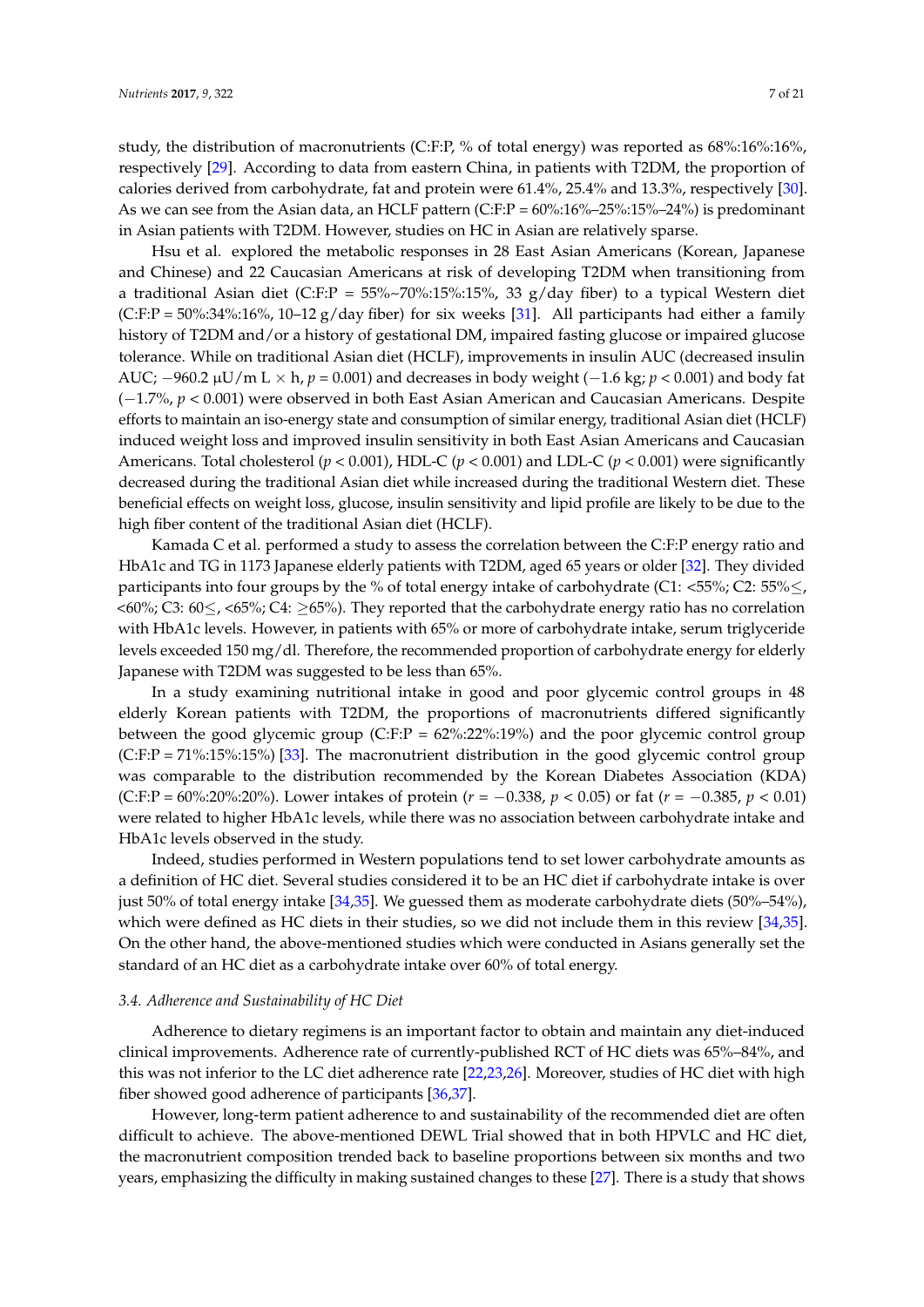the difficulty to sustain moderately-restricted carbohydrate. A total of 144 obese, T2DM participants were randomly assigned to an LC diet  $(\leq 30 \frac{g}{day})$  encouraged to consume healthy fats) or to an LF diet (≤30% of calories from fat, <7% of total calories from saturated fats, <300 mg of dietary cholesterol, with a deficit of 500 kcal/day) [\[38\]](#page-17-3). At Month 6, the LC group had a clinically significant reduction in HbA1c of −0.5% (compared to −0.1% in the low-fat condition), although this was not sustained over time. By Month 24, mean HbA1c levels decreased from baseline by 0.1% and 0.2% in each group, respectively. Lipid profiles and dietary intake did not differ between the groups at Month 24 (or at Months 6 or 12). Baseline carbohydrate intake in the LF group was 43.2%, and it increased by only 3.5% at Month 24. In this study, an LF diet did not mean HC diet, and meaningful higher carbohydrate consumption was not achieved finally (regarding carbohydrate intake; increased by 3.5% from 43.2% of baseline). In the LC group, there was a modest reduction in carbohydrate intake at six months, which gradually increased over the next 18 months. Both groups failed to achieve their dietary targets throughout the duration of the study. Furthermore, participants in the two groups appeared to consume similar diets, despite the prescription of markedly different dietary intake. This suggests that carbohydrate-restricted diets may be hard to sustain. In addition, a 24-month study based on a low-intensity intervention, approximating what is deemed feasible in outpatient practice, showed how sustainability is difficult to maintain [\[27,](#page-16-9)[38\]](#page-17-3).

# *3.5. Various Circumstances Influence the Response to a High-Carbohydrate Diet*

Other dietary components, fat or protein may also influence the response to an HC diet or be inextricably linked to this. Allerton et al. assessed postprandial metabolic and appetite responses of co-ingestion of whey protein with an HC breakfast (C:F:P = 74%:3%:22%) compared with consumption of HC only (C:F:P =  $87\%$ :4%:8%) [\[39\]](#page-17-4). Adding whey protein to an HC breakfast was found to enhance the acute postprandial insulin response (*p* < 0.05), without influencing glycemia (*p* = 0.247) or appetite responses (*p* > 0.05), following a subsequent mixed-macronutrient meal. In addition, other macronutrient manipulation can affect HC on glycemic and insulinemic response. For example, the co-ingestion of 68 mL of amino acid mixture with white rice (carbohydrate-rich food with a high GI and high glycemic response) reduced the peak blood glucose (*p* < 0.05) and glycemic response of white rice ( $p < 0.05$ ), without increasing the insulinemic response [ $40$ ].

Significant gene-nutrient interactions can also affect the response to HC. A study by Ramos-Lopez et al. reported that a specific genotype was associated with higher carbohydrate intake [\[41\]](#page-17-6). Researchers found that the sweet taste receptor TAS1R2 polymorphism (Val191Val) was associated with a higher carbohydrate intake (% of total energy intake: 58.5% vs. 52.4% vs. 53.1%, *p* = 0.04) and hypertriglyceridemia (194 vs. 169 vs. 150 mg/dL, *p* = 0.02) than other genotype carriers (Ile/Ile or Ile/Val) among the population of West Mexico. Another study reported that carbohydrate intake interacts with the SNP276G>T polymorphism in the adiponectin gene to affect FPG, HbA1c and HDL-C in Korean patients with T2DM [\[42\]](#page-17-7). The levels of carbohydrate intake were categorized as <55%, 55%–65% and >65% of total energy intake. The G allele was associated with higher FPG only in subjects consuming a lower carbohydrate diet (<55% of energy). However, when carbohydrate intake was intermediate (55%–65%), carriers of the T allele had greater FPG and HbA1c concentrations. When carbohydrate intake was high (>65%), carriers of the T allele had greater HDL-C concentrations. Furthermore, evidence of genetic variation associated with greater improvement of glucose homeostasis in individuals who choose an HCLF and high-fiber diet have been reported [\[43](#page-17-8)[,44\]](#page-17-9). In a study by Qi et al., the T allele of the glucose-dependent insulinotropic polypeptide receptor (GIPR) rs2287019 genotype was marginally associated with greater weight loss ( $p = 0.06$ ) in obese adult participants who were assigned to HC diets (C:F:P = 65%:20%:15% or 55%:20%:25%) and with greater decreases in FPG ( $p = 0.006$ ), fasting insulin ( $p = 0.03$ ) and HOMA-IR ( $p = 0.01$ ). In the LC or VLC diet groups  $(C:F.P = 45\%, 40\%, 15\%$  or 35%:40%:25%), there was no significant genotype effect on changes  $\text{(all } p > 0.44)$  [\[43\]](#page-17-8).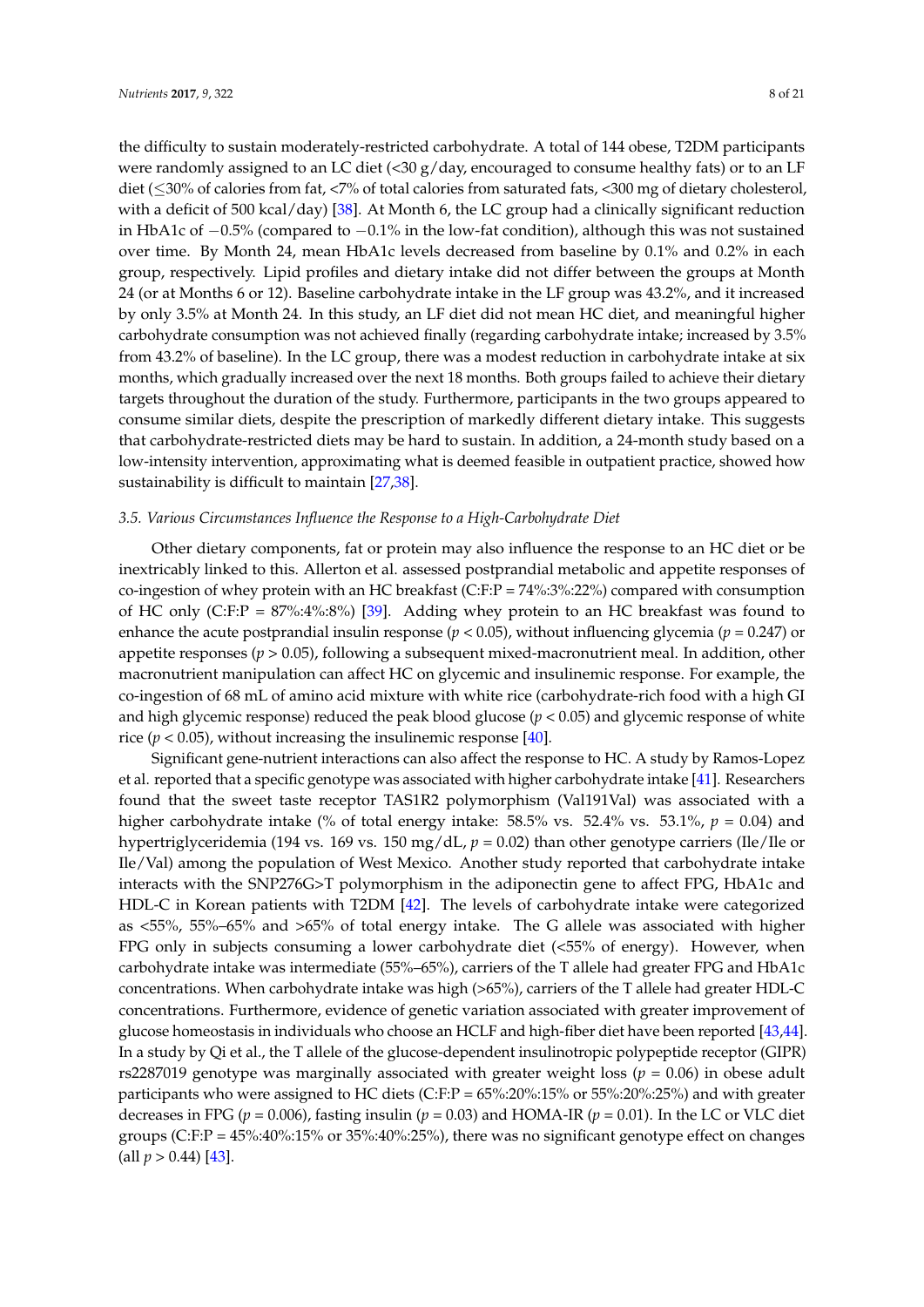## **4. Are All Carbohydrates the Same? Does Carbohydrate Type Matter?**

There is increasing evidence that carbohydrate type, in addition to total carbohydrate amount, is also important [\[45\]](#page-17-10). Different blood glucose responses have been demonstrated even after consumption of identical amounts of carbohydrate [\[45,](#page-17-10)[46\]](#page-17-11). Various carbohydrate subtypes have specific structures and properties that, either alone or in combination with other nutrients, are likely to influence appetite, blood glucose responses and energy balance [\[47\]](#page-17-12). An HC diet with substantial amounts of sugars or refined carbohydrates and low in fiber may cause a transient increase in triglycerides and a decrease in HDL-C in some individuals [\[48](#page-17-13)[,49\]](#page-17-14). The high sugar diet appeared to stimulate food intake, while complex carbohydrates are likely to inhibit the food intake effect.

#### *4.1. Glycemic Index/Glycemic Load*

There has been concern for a long time about some possible unfavorable effects of carbohydrate on postprandial glycemic and insulin response and plasma lipid levels, an increase of triglyceride and a decrease of HDL-C level. However, it has been thought that these untoward effects on glucose and some lipid profiles are largely due to a temporary and rapid perturbation induced by HC diet. Therefore, it has been thought that these could be ameliorated if carbohydrate digestion and absorption slacken off.

The glycemic index (GI) measures the ability of a carbohydrate food to raise the blood glucose level [\[50\]](#page-17-15). Low-GI diets have shown beneficial effects on glucose control in relatively short-term trials in patients with T2DM, although the long-term role and utility of the low-GI remains unclear [\[51–](#page-17-16)[53\]](#page-18-0). However, the OmniCarb RCT comparing high-GI ( $\geq 65\%$  on the glucose scale) and low-GI ( $\leq 40\%$  on the glucose scale) diet based on a healthful Dietary Approaches to Stop Hypertension (DASH)-type diet did not find any differences in insulin sensitivity, systolic blood pressure or lipid profiles after five weeks of controlled feeding [\[54\]](#page-18-1).

A meta-analysis of 14 RCT (RCT for T1DM, 8 RCT for T2DM and 1 RCT for both T1DM and T2DM, duration range 12 days–12 months, mean 10 weeks) determined whether low-GI diets (average  $GI = 65$ ), compared with high-GI diets (average  $GI = 83$ ), improved overall glycemic control [\[55\]](#page-18-2). This meta-analysis showed that low-GI diets reduced HbA1c by 0.43% [0.13–0.73] more than high-GI diets in individuals with DM. An RCT of 121 patients with T2DM compared patients on a high wheat fiber diet (C:F:P =  $48.3\%$ :28.5%:21.4%, 18.5 g/1000 kcal fiber, GI = 82) and patients on a low-GI legume diet  $(C.F.P = 45.4\% : 30.5\% : 22.8\%, 25.6 g/1000$  kcal fiber, GI = 66) over three months [\[56\]](#page-18-3). The mean HbA1c fell by −0.5% absolute HbA1c value (95% CI, −0.6%–−0.4%) on the low-GI legume diet and by −0.3% absolute HbA1c value (95% CI, −0.4%–−0.2%) on the high wheat fiber diet. The relative reduction in HbA1c levels after the low-GI legume diet was greater than that after the high wheat fiber diet by −0.2% (*p* < 0.001). Regarding the lipid profile, the low-GI legume diet produced a significant decrease in total cholesterol level (−8 mg/dL, *p* < 0.001) and triglyceride levels (−22 mg/dL, *p* < 0.001) with no significant change in HDL-C level (−1 mg/dL, P=0.19). The relative reduction in total cholesterol (−9 mg/dL vs. −2 mg/dL, *p* = 0.005) and triglyceride (−21 mg/dL vs. −9 mg/dL, *p* = 0.03) was greater in the low-GI legume diet than the high wheat fiber diet. Another meta-analysis by Thomas and Elliott was reported after subtracting two RCT of less than a four-week duration and adding new RCT published after publication of the meta-analysis by Brand-Miller [\[57\]](#page-18-4). This analysis also showed a significant decrease in HbA1c (-0.43%, (−0.7–−0.2), *p* < 0.001) with a low-GI diet than with a high-GI diet. In the Canadian Trial of Carbohydrates in Diabetes (CCD), the authors compared the effects of LC/high-GI (C:F:P =  $47\%$ :31%:22%, GI = 63), moderate carbohydrate/low-GI (C:F:P =  $52\%$ :27%:21%, GI = 55) or VLC/high MUFA (C:F:P = 39%:40%:21%, GI = 59) diets on HbA1c, plasma glucose, lipids and CRP for one year in patients with T2DM with optimal glucose control treated by diet only [\[52\]](#page-18-5). There were no differences in long-term HbA1c between the diets. After 1 y of the low-GI diet, 2-h post-load glucose levels were  $\sim$ 1 mmol/L lower than those seen with the other two diets ( $p = 0.001$ ). With the low-GI diet, mean triglyceride was 12% higher and HDL-C was 4% lower than that with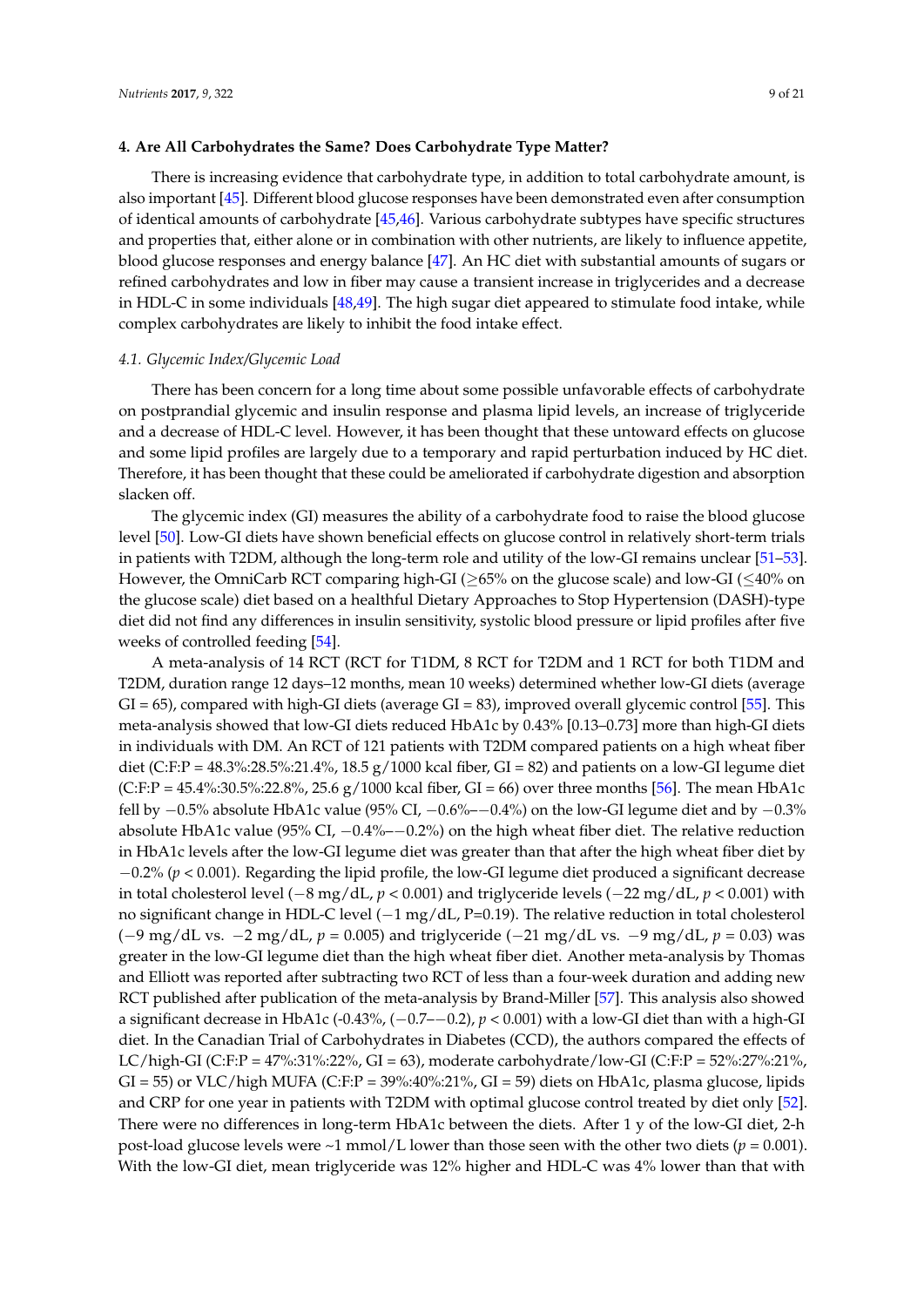the VLC diet ( $p < 0.05$ ), but the difference in the ratio of total cholesterol:HDL-C disappeared by six months (time  $\times$  diet interaction,  $p = 0.044$ ).

Argiana et al. reported that consumption of desserts with a low GI to glycemic load (GL) ratio in a balanced hypo-caloric diet had a positive impact on anthropometric and glucose control in patients with T2DM [\[58\]](#page-18-6).

Low-GI foods are generally rich in fiber, so there is limited evidence that a low-GI diet can improve long-term blood glucose control in subjects with T2DM, independently of its fiber content [\[59\]](#page-18-7). Therefore, GI values should not be used in isolation, but should be interpreted in relation to other relevant food characteristics, e.g., fiber content, energy density, content of other macronutrients and available carbohydrates. Moreover, a one-year controlled trial of the effects of a low-GI on HbA1c has been reported; however, studies with a longer follow-up period are required to determine the feasibility of incorporating a low-GI diet as part of a lifestyle and to assess long-term glycemic control [\[52\]](#page-18-5).

An important determinant of glycemic response to a consumed carbohydrate is not only GI, but also the total amount of carbohydrates ingested. The GL is the product of GI and the amount of carbohydrate in the food (GL = GI  $\times$  available carbohydrate (g)/100) [\[60\]](#page-18-8). In epidemiologic studies, the concept of GL was developed to better represent both the quantity and quality of the carbohydrate consumed [\[61\]](#page-18-9). Some previous studies have examined regarding the different impact of GI and GL on glucose control. A cross-sectional analysis of RCT study of 227 obese Japanese (the Saku Control Obesity Program) investigated the relation between the GI or GL and glycemia and other metabolic risk factors. The average dietary GI was  $66 \pm 5$ , and the average dietary GL was  $79 \pm 17$ (1000 kcal). They showed that GI was not associated with HbA1c, but GL was positively associated with HbA1c [\[62\]](#page-18-10). For increasing quartiles of GI, the adjusted mean HbA1c were 6.3%, 6.7%, 6.4% and 6.4% (*p* for trend = 0.991); whereas, for increasing quartiles of GL, the adjusted mean HbA1c were 6.2%, 6.2%, 6.6% and 6.5% (*p* for trend = 0.044). The adjusted odds ratio (95% CI) for HbA1c  $\geq$  7.0% among participants with higher GL ( $\geq$ median) was 3.1 (1.2–8.1) compared to the participants with a lower GL (< median). Further, among participants with FPG  $\geq$  150 mg/dL, 81.3% had a higher GL; the adjusted odds ratio (95% CI) for FPG  $\geq$  150 mg/dL among participants with a higher GL was 8.5 (1.7–43.4) compared to those with a lower GL. Conversely, GI and GL were not associated with lipid levels and adiposity measures other than glycemia. Another cross-sectional study of 640 T2DM patients aged 28–75 years revealed that the odds ratios of the highest quartile of GL (>212.0) compared with the lowest quartile of GL (<129.6) were 2.58 (1.08–6.15) for elevated FPG (>130 mg/dL) (*p* trend = 0.02) and 3.05 (1.33–7.03) for elevated HbA1c (>8.6%) (*p* trend = 0.008) [\[63\]](#page-18-11). After additional adjustment for dietary fiber, the relation of GL with elevated FPG and HbA1c was significantly sustained (OR 3.0 (1.22–7.33), *p* for trend = 0.007, OR 3.94 (1.66–9.31), *p* for trend = 0.002, respectively). However, GI was not significantly associated with either elevated FPG or HbA1c. The odds ratios of the highest quartile of GI (>63.5) compared with lowest quartile of GI (<54.1) were 1.41 (0.84–2.38) for elevated FPG (*p* for trend = 0.19) and 1.42 (0.86–2.35) for elevated HbA1c (*p* for trend = 0.2). The previous ADA statement mentioned that the use of GI and GL may provide a modest additional benefit for glycemic control over that observed when total carbohydrate is considered alone. However, the current ADA focused GL only instead on the use of the both GI and GL for glucose control [\[15\]](#page-15-11). However, the limitations of the GI and GL need to be taken into account because there are various factors causing controversies that enclose the results of GI versus GL of foods, such as the property of food, inter-and intra-individual variability, unstandardized methods for test of GI and health status, race and gender of study subjects for defining GI [\[64](#page-18-12)[,65\]](#page-18-13).

# *4.2. Dietary Fiber*

Dietary fiber is defined as carbohydrate polymers with more than a three degree polymerization, which are neither digested nor absorbed in the small intestine [\[66\]](#page-18-14). Furthermore, they require bacterial fermentation located in the large intestine as a group of substances in plant foods that cannot be completely broken down by human digestive enzymes [\[67\]](#page-18-15). Dietary fiber can be divided into many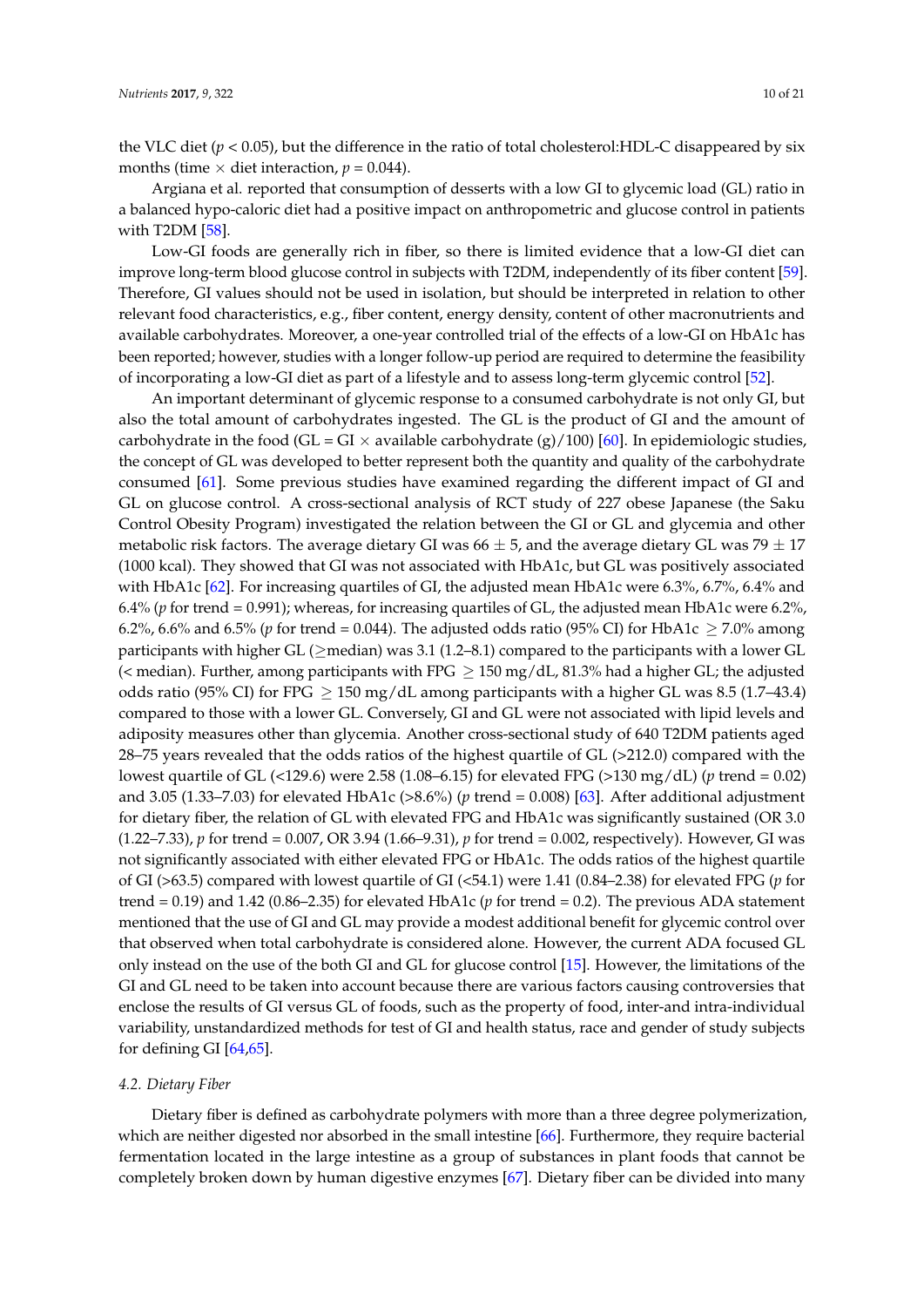different types. Among types, non-starch polysaccharides and oligosaccharides can be divided into groups of soluble and insoluble [\[68\]](#page-18-16). Many of the beneficial effects of dietary fiber to the management of T2DM may be derived either by soluble or insoluble dietary fiber [\[65,](#page-18-13)[69,](#page-18-17)[70\]](#page-18-18). Especially soluble viscous dietary fiber tends to increase the viscosity or thickness of the intestinal contents, which delays gastric emptying, decreasing the absorption of macronutrients, resulting in lower postprandial glucose responses and reducing total and LDL-C through the increase of the rate of bile excretion [\[71,](#page-19-0)[72\]](#page-19-1). Insoluble dietary fiber increases the passage rate of nutrients through the GI tract, thus resulting in a decreased absorption of carbohydrates and promotes insulin sensitivity and reducing postprandial glucose response through short chain fatty acids via fermentation [\[73](#page-19-2)[,74\]](#page-19-3). In addition, fiber is processed more slowly, promoting earlier satiety and weight loss [\[75](#page-19-4)[,76\]](#page-19-5). Forty years ago, a clinical study showing the remarkable benefit of HC, high fiber diet on glucose control was reported [\[77\]](#page-19-6). Thirteen hyperglycemic men with DM were fed HC diets rich in fiber (C:F:P = 75%:9%:16% with crude dietary fiber averaged 14.2 g) for two weeks. Of these, five were treated with 15–28 units of insulin/day, 5 were treated with sulfonylureas and 3 were treated with 40–55 units of insulin/day. All subjects were fed ADA diets (C:F:P =  $43\%$ :34%:23% with crude dietary fiber averaged 4.7 g) for one week, followed by an HC diet rich in fiber for two weeks. After two weeks on a 75% HC diet rich in fiber, FPG levels were significantly lower (*p* < 0.001). Sulfonylureas were discontinued in all five men, and insulin was discontinued in four men. Besides, fasting serum total cholesterol levels were significantly lower (*p* < 0.001), and fasting triglyceride levels were lower on the HC diet rich in fiber than on the ADA diet (*p* < 0.05).

A randomized, controlled, open-label 21-day MADIAB (Macrobiotic Diet on the improvement of metabolic control in patients with type 2 diABetes and metabolic syndrome) trial was conducted in patients with T2DM comparing the Ma-Pi (Mario Pianesi) 2 diet (C:F:P =  $73\%$ :15.2%:11.8%, with 29 g/1000 kcal fiber) with the standard (control) diet (C:F:P =  $49.3\%$ :32.3%:18.4%, with 20.5 g/ 1000 kcal fiber) [\[36\]](#page-17-1). Daily average energy intake was 1803 kcal in the Ma-Pi 2 group and 1798 kcal for the control group ( $p = 0.860$ ). The Ma-Pi 2 diet is high in dietary fiber (>50 g/day); it contains a large proportion of complex carbohydrates, whole grains, vegetables and legumes, fermented products, sea salt and green tea, without fat or protein from animal sources and no added sugars [\[78\]](#page-19-7). After adjustment for age, sex, BMI and physical activity, there was a significantly greater reduction in FPG (95% CI: 1.79–13.46) and postprandial blood glucose (95% CI: 5.39–31.44) in those patients receiving the Ma-Pi 2 diet (HC-high fiber) than in those with standard diet. Significantly greater reductions in the HbA1c (95% CI: 1.28–5.46), insulin resistance, total cholesterol, LDL-C, LDL-C/HDL-C ratio, BMI and body weight were also found in the Ma-Pi 2 diet group (HC-high fiber) than in the control group. Furthermore, all subjects in the Ma-Pi 2 diet group achieved FPG and postprandial blood glucose target levels (<110 mg/dL for FPG and <140 mg/dL for postprandial blood glucose) at the end of the 21-day dietary treatment.

An RCT by Bozzetto L et al. evaluated the effects of a diet rich in either carbohydrate/fiber with a low GI (moderate carbohydrate/fiber diet; C:F:P =  $52\%$ :30% (MUFA 16%):18%, 28 g/ 1000 kcal for fiber, GI (bread reference) of 48 and mean GL of 15,651) or rich in monounsaturated fatty acids (MUFA diet; C:F:P =  $40\%$ :42% (MUFA 28%):18%, 10 g/1000 kcal for fiber, GI (bread reference) of 60 and mean GL of 20,326) on postprandial dyslipidemia in 38 patients with T2DM [\[37\]](#page-17-2). After eight weeks, postprandial triglyceride levels decreased after a moderate carbohydrate diet rich in fiber, but increased after MUFA diet (*p* < 0.05). In a meta-analysis of 15 randomized trials involving patients with T2DM, fiber intervention was more effective than placebo on FPG and HbA1c, with an overall reduction in FPG levels of 15.3 mg/dL (95% CI, 8.29–22.52) and in HbA1c levels of 0.26% (95% CI, 0.02–0.51) [\[79\]](#page-19-8). The studies in this meta-analysis used a variety of grams of fiber per day in their interventions, ranging from  $4-40$  g/day of additional fiber, with a mean increase in fiber for the intervention of 18.3 g/day. The most commonly-used fiber intervention dose was a 15-g/day supplement to the usual diet. In another meta-analysis, the effect of dietary fiber on glycemic control of patients with T2DM was evaluated through an analysis of 11 pooled RCT (13 comparisons) of at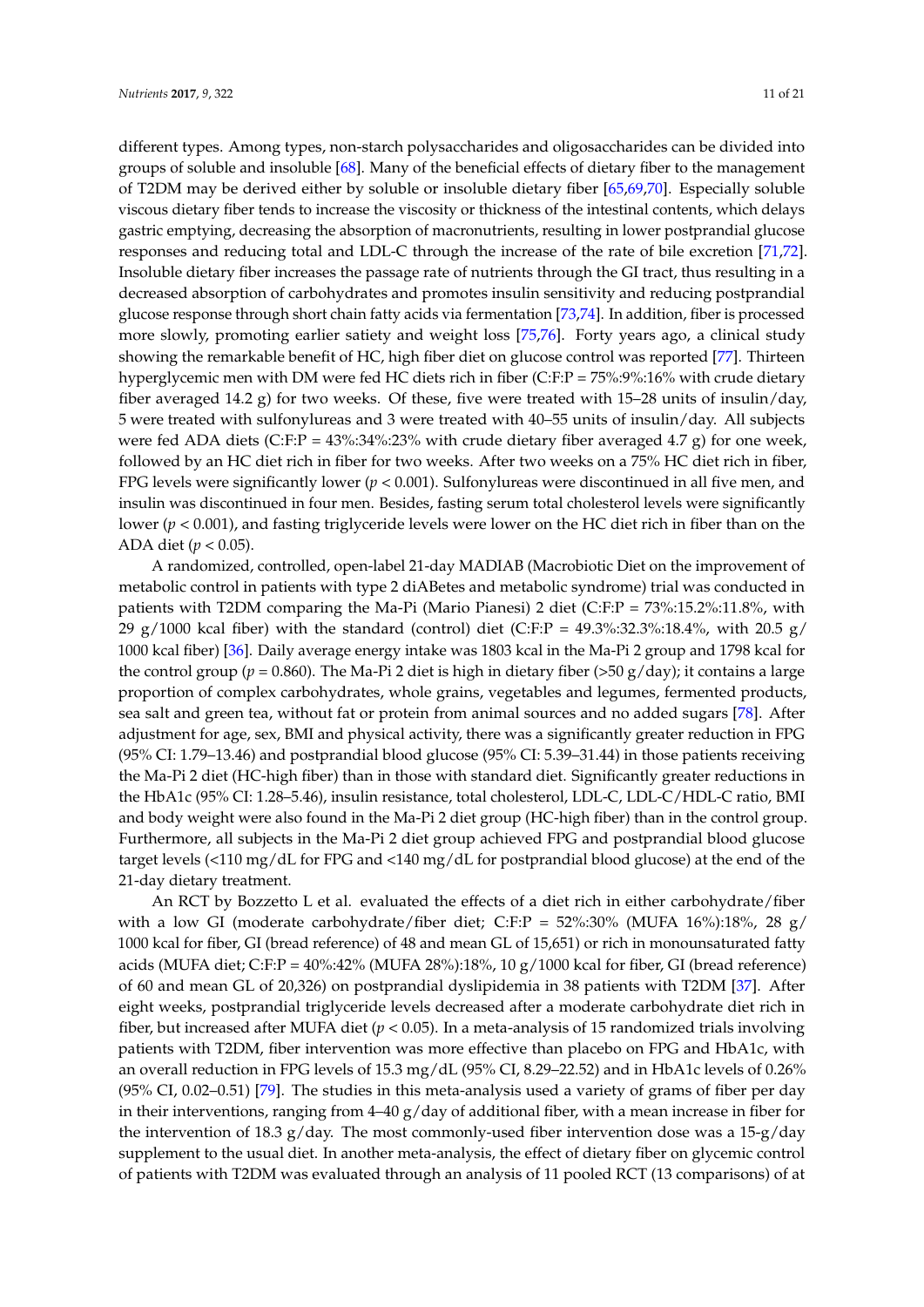least and eight-week duration [\[80\]](#page-19-9). In studies that evaluated the effect of dietary fiber, the intervention diet was defined as the diet with the highest total fiber content, and the control diet was the diet with the lowest fiber content. In studies that evaluated the effect of a fiber supplement, the intervention was defined as the usual diet plus a soluble fiber supplement, and the control diet was defined as the usual diet or the usual diet plus a placebo or another type of fiber. Diets with foods rich in fiber or fiber supplements caused an absolute reduction of 0.55% (95% CI, -0.96--0.13) in HbA1c (corresponding to an average reduction of 4.75% (95% CI,  $-9.35-0.15$ )). The observed reduction in HbA1c was achieved with dietary fiber intakes ranging from 37.4–42.6 g/day (considering a 2000 kcal/day diet) or with 3.5–15 g/day of fiber supplements. In addition, pooled data showed a mean FPG reduction of −9.97 mg/dL (95% CI, −18.16–−1.78).

Another positive aspect of HC, high-fiber diet is good acceptability. A higher fiber diet boosts satiety and has the advantage of simplicity because there are no requirements to limit portions [\[81](#page-19-10)[,82\]](#page-19-11).

# **5. Suggestive Mechanism of the Effects by a High-Carbohydrate Diet on Metabolic Parameters**

Fat has a high energy density with more than twice the number of calories per gram compared to carbohydrate; high-fat foods are highly palatable and seem to induce a relatively weak sense of satiety [\[83\]](#page-19-12). It has been suggested that dietary fat promotes passive overconsumption, referred to as 'high-fat hyperphasia'. High carbohydrate foods are usually, but not always, less energy dense than high fat foods and contain dietary fiber, which limits rates of ingestion and digestion, both of which can have a limiting effect on energy intake [\[84\]](#page-19-13).

A meta-analysis of 37 intervention studies showed that there was a 0.28 kg decrease in body weight every 1% decrease in energy as total fat [\[85\]](#page-19-14). Another systematic review found that each 1% decrease in energy from total fat was associated with 0.37 kg (95% CI, 0.15–0.6 kg/%) reduction in body weight [\[86\]](#page-19-15). Usually lower fat intake and almost universally higher carbohydrate intakes seem to be in the low fat arms than in the usual fat arms. Energy intake was lower in the low fat group than in the control or usual fat groups, and subgroups suggested that a greater degree of energy reduction in the low fat group was related to greater weight loss.

In fact, studies on subjects in an isocaloric state found that the most prominent weight loss effect of an LC diet occurred during the early stages of the study period, decreasing at the end of the study and finally showing similar changes compared with an HC diet. Furthermore, there is much evidence showing that an HC diet may improve glucose metabolism and weight loss in the case of a high fiber diet, and the possible mechanisms were mentioned above.

The link between diet and plasma lipids and lipoproteins has been recognized since the 1950s. Some studies examining the effect of increased carbohydrate intakes, particularly of sugars, have resulted in elevated triglycerides and sometimes lower HDL-C concentrations and changes in LDL-C composition [\[87–](#page-19-16)[89\]](#page-19-17).

In earlier studies, lower-fat, higher-carbohydrate diets usually contained higher amounts of simple carbohydrate and no additional fiber. Recent work has suggested that simple sugars with high-GI and/or GL might be responsible for the increases in triglycerides [\[90](#page-19-18)[,91\]](#page-19-19). Previous studies revealed that increasing carbohydrate intake impaired very low density lipoprotein clearance and reduced whole-body fatty acid (FA) oxidation [\[92](#page-19-20)[,93\]](#page-20-0). HC feeding causes a shift in the intracellular partitioning of FAs toward esterification and away from oxidation. For example, elevated insulin concentrations on an HC diet may stimulate the pathway of fatty synthesis, raising the malonyl-CoA concentrations, which would divert FAs from oxidation into triacylglycerol synthesis. This may explain increased triacylglycerol production by the liver, but may also affect FA oxidation by muscle [\[94,](#page-20-1)[95\]](#page-20-2). On the contrary, HC diets with high fiber have shown decreased cholesterol and triglyceride levels. The likely mechanisms explaining the beneficial effects of high fiber on lipid profiles have been suggested. Soluble fibers have been shown to increase the rate of bile excretion and intestinal viscosity, so reducing serum total cholesterol and LDL-C [\[72\]](#page-19-1). Specific short chain fatty acid production via fermentation has been shown to inhibit cholesterol synthesis [\[96\]](#page-20-3). Regarding LDL-C, the lowest intake of total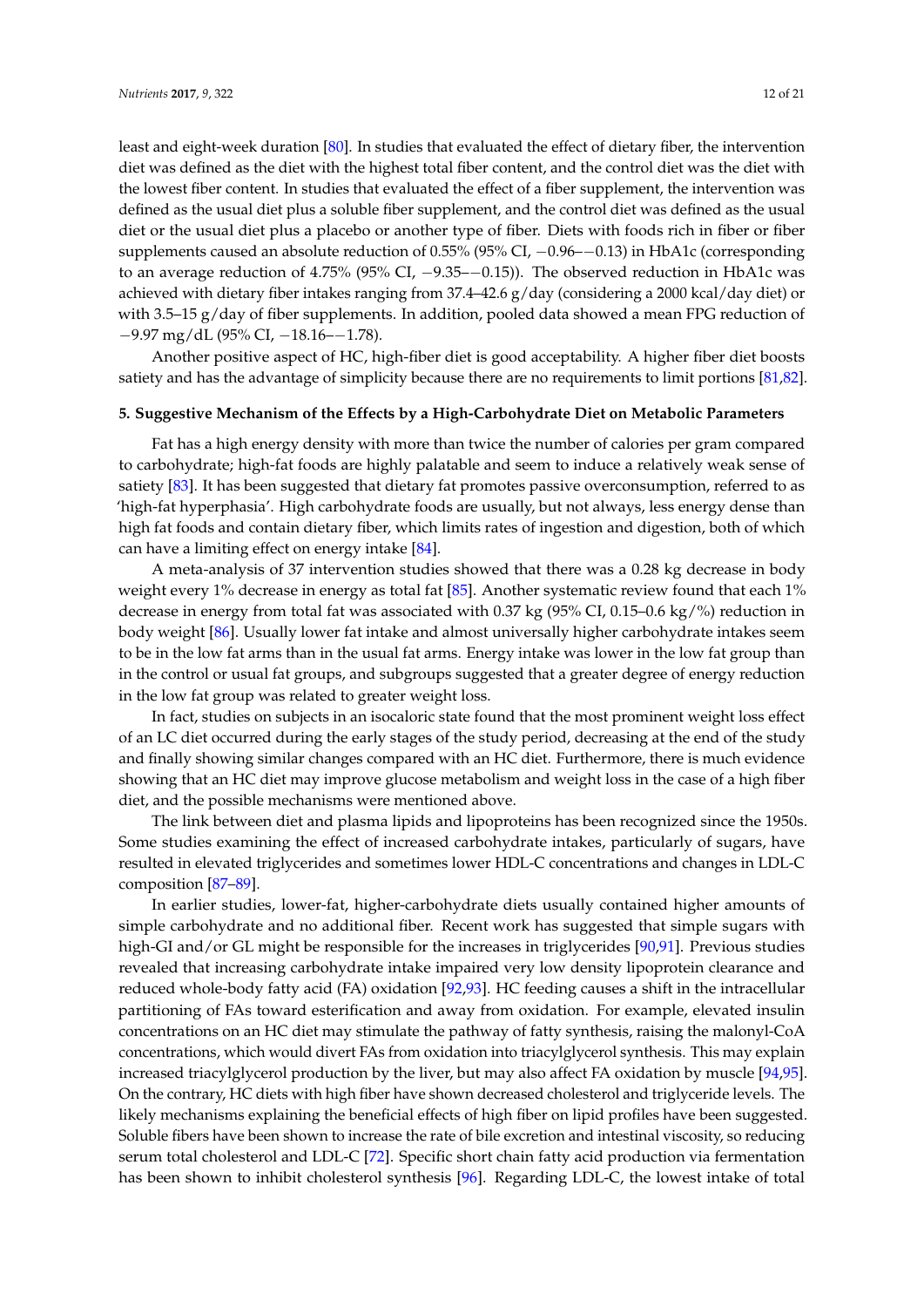fat was associated with a trend of decrease in LDL-C. A greater reduction in saturated or trans-fat was associated with a greater decrease in LDL-C. the Women's Health Initiative (WHI) trial was not designed to assess strategies for increasing carbohydrate intake; however, increases in carbohydrate were associated with a decrease in energy from total fat, and the study provides long-term data on the stability of lipoprotein risk during a higher carbohydrate diet for a long time over six years [\[97\]](#page-20-4). Furthermore, we need to consider possible explanations of studies not supporting the benefits of HC diets. It has been postulated that one reason for the apparent failure of HC diets is that they may provoke physiological adaptations—slowing metabolic rate and increasing hunger—that antagonize ongoing weight loss [\[98\]](#page-20-5). Preliminary studies suggest that the reduced insulin secretion associated with LC and low-GI diets may attenuate these adaptations, facilitating long-term weight-loss maintenance and reducing hyperinsulinemia (the carbohydrate-insulin model) [\[93\]](#page-20-0). The conflicting results of studies on HC diets are largely because of the fact that it was not recognized that carbohydrates are a heterogeneous class of nutrients [\[7,](#page-15-3)[15\]](#page-15-11).

# **6. Conclusions**

Numerous studies have compared the effectiveness of HC diets with LC diets on weight reduction, glucose control and lipid profiles in patients with T2DM and have shown conflicting results. Moreover, over recent years, the debate on the pros and cons of HC diets has intensified, due to potential untoward effects of carbohydrates on postprandial glycemic response and plasma lipid levels, such as an increase in triglyceride and a decrease in HDL-C levels (Table [3\)](#page-12-0). However, recent data suggest that an HC diet causes no deterioration in glycemic control and lipid profiles, specifically triglyceride and HDL-C. Furthermore, an HC diet has similar effects on an LC diet, if composed with high-fiber, low-GI/low-GL food, rather than refined carbohydrate or high-GI food. At the same time, these studies highlight the difficulties in achieving good compliance with dietary treatment in the long term, independent of the macronutrient composition of the diet. Choosing an easy diet to follow is important in MNT for T2DM.

| Table 3. Positive and negative attributes of high-carbohydrate diet. |  |  |  |
|----------------------------------------------------------------------|--|--|--|
|----------------------------------------------------------------------|--|--|--|

<span id="page-12-0"></span>

|      |                                                                                                    | <b>Solution for Cons</b>                                                                                                   |
|------|----------------------------------------------------------------------------------------------------|----------------------------------------------------------------------------------------------------------------------------|
| Pros | Considerable body weight reduction<br>Efficient fasting glucose control/HbA1c<br>Decrease in LDL-C |                                                                                                                            |
| Cons | Raise in TG<br>Decrease in HDL-C<br>Increase postprandial glucose/insulin response                 | HC with low GI/high fiber counter these lipid abnormalities<br>HC with low GI/high fiber counter these lipid abnormalities |

There are several limitations to studies regarding an HC diet. The lack of a standardized definition for an HC diet makes it difficult to interpret the effects of dietary carbohydrate. Furthermore, the studies have been mainly derived from Western populations (Table [4\)](#page-14-0). Data derived from large RCTs involving populations of diverse ethnicity, with a traditional HC diet, are required. In view of the results available to date, it is difficult to define the ideal amount of carbohydrate, and it may be necessary to determine an individualized guide for carbohydrate intake, considering GI/GL and dietary fiber contents.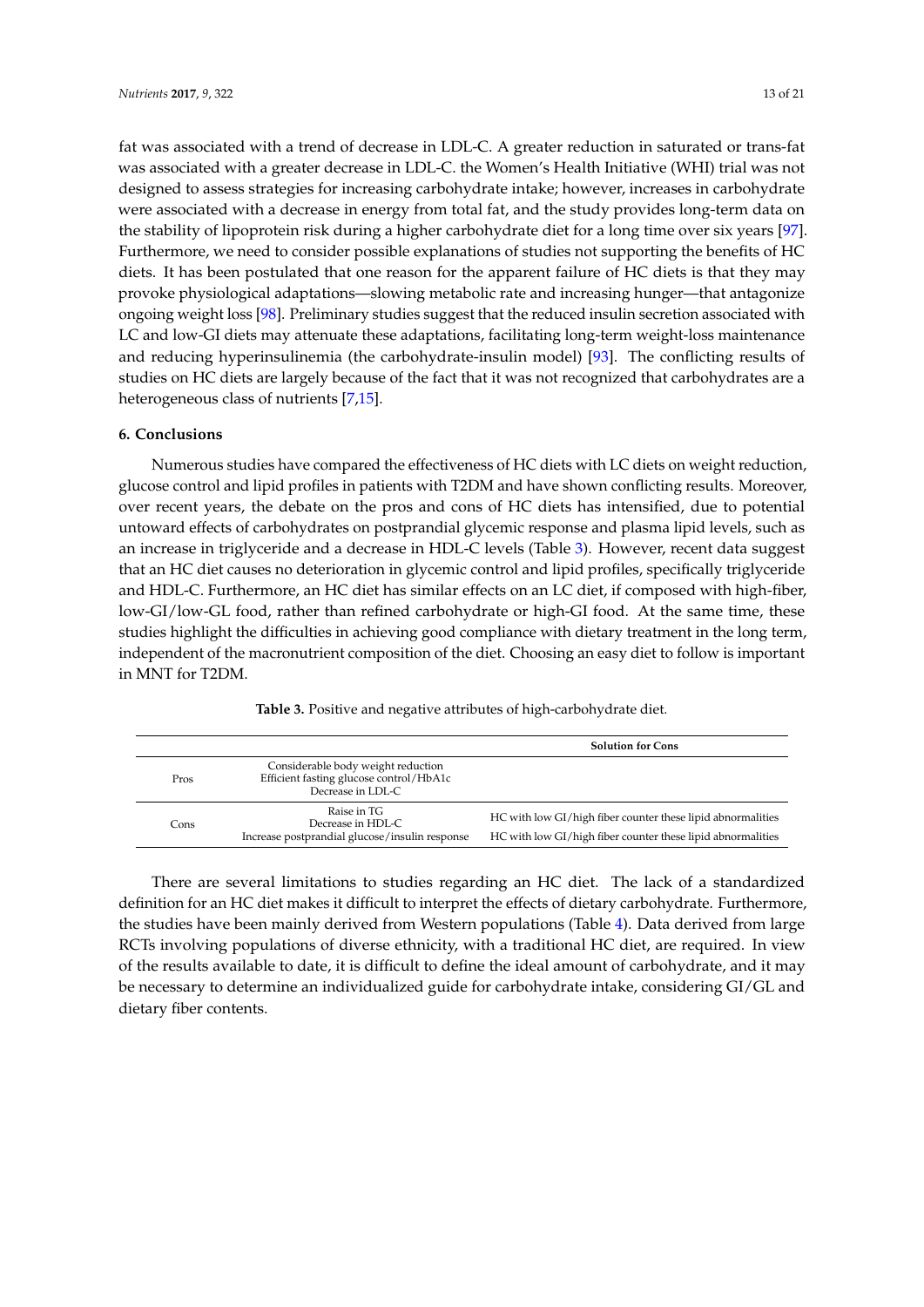| Study                    | Country     | Participants                                | $\boldsymbol{n}$ | Duration                       | <b>Compared Diets</b>                                        | <b>Amount of Macronutrients</b><br>(C:F:P, % of Total Energy<br>Intake)                                                     | GI/GL/Fiber                                                                                                                                                            | Main Source of<br>Carbohydrate                                                                                                                |
|--------------------------|-------------|---------------------------------------------|------------------|--------------------------------|--------------------------------------------------------------|-----------------------------------------------------------------------------------------------------------------------------|------------------------------------------------------------------------------------------------------------------------------------------------------------------------|-----------------------------------------------------------------------------------------------------------------------------------------------|
| McDougall<br>et al. [21] | <b>USA</b>  | $14.4\%$ among<br>participants had DM       | 1615             | 7 days                         | No comparison<br>group (HC/LF,<br>starch-based<br>diet only) | 81%:7%:12%                                                                                                                  | Not presented                                                                                                                                                          | Common starches.<br>including wheat<br>flour products, corn,<br>rice, oats, barley,<br>quinoa, potatoes,<br>sweat potatoes,<br>beans, lentils |
| Guldbrand<br>et al. [22] | Sweden      | Adults with T2DM                            | 61               | 2 years                        | HC(LF) diet vs.<br>VLC diet                                  | HC(LF):55%-60%:30% (<10%)<br>saturated fat): 10%-15%<br>VLC: 20%:50%:30%                                                    | Not presented                                                                                                                                                          |                                                                                                                                               |
| Brehm<br>et al. [23]     | <b>USA</b>  | Overweight/obese<br>with T2DM               | 124              | 1 year                         | HC diet vs. high<br>MUFA diet                                | HC: 60%:25%:15%<br>High-MUFA: 45%:40% (20%<br>MUFA):15%<br>Both diet: calorie restriction<br>$(200 - 300 \text{ kcal/day})$ | Not presented                                                                                                                                                          |                                                                                                                                               |
| Meher<br>et al. [24]     | India       | Newly diagnosed<br>T2DM,<br>treatment-naive | 48               | Postmeal 0, 2, 4 h             | No comparison<br>group (HC diet only)                        | HC (mixed meal breakfast):<br>79%:13%:8%                                                                                    | Not presented                                                                                                                                                          | Biscuits and<br>sweetened milk                                                                                                                |
| Krebs<br>et al. [27]     | New Zealand | T <sub>2</sub> DM                           | 419              | 1 year and following<br>1 year | HC vs. High-Protein,<br>Low-Fat(HPLF) diet                   | HC: 55%:30%:15%<br>HPLF: 40%:30%:30%<br>Both diet: calorie restriction<br>$(500 \text{ kcal/day})$                          | Fiber: 1 year in study (HC vs.<br>$HPLF = 23.8 g vs. 25 g/day)$<br>Following 1 year after study<br>(HC vs. $\text{HPLF} = 23.7 \text{ g} \text{ vs.}$<br>$23.2$ g/day) |                                                                                                                                               |

**Table 4.** Summary of trials. HC, high carbohydrate; LF, low fat; VLC, very low carbohydrate; GI, glycemic index; GL, glycemic load.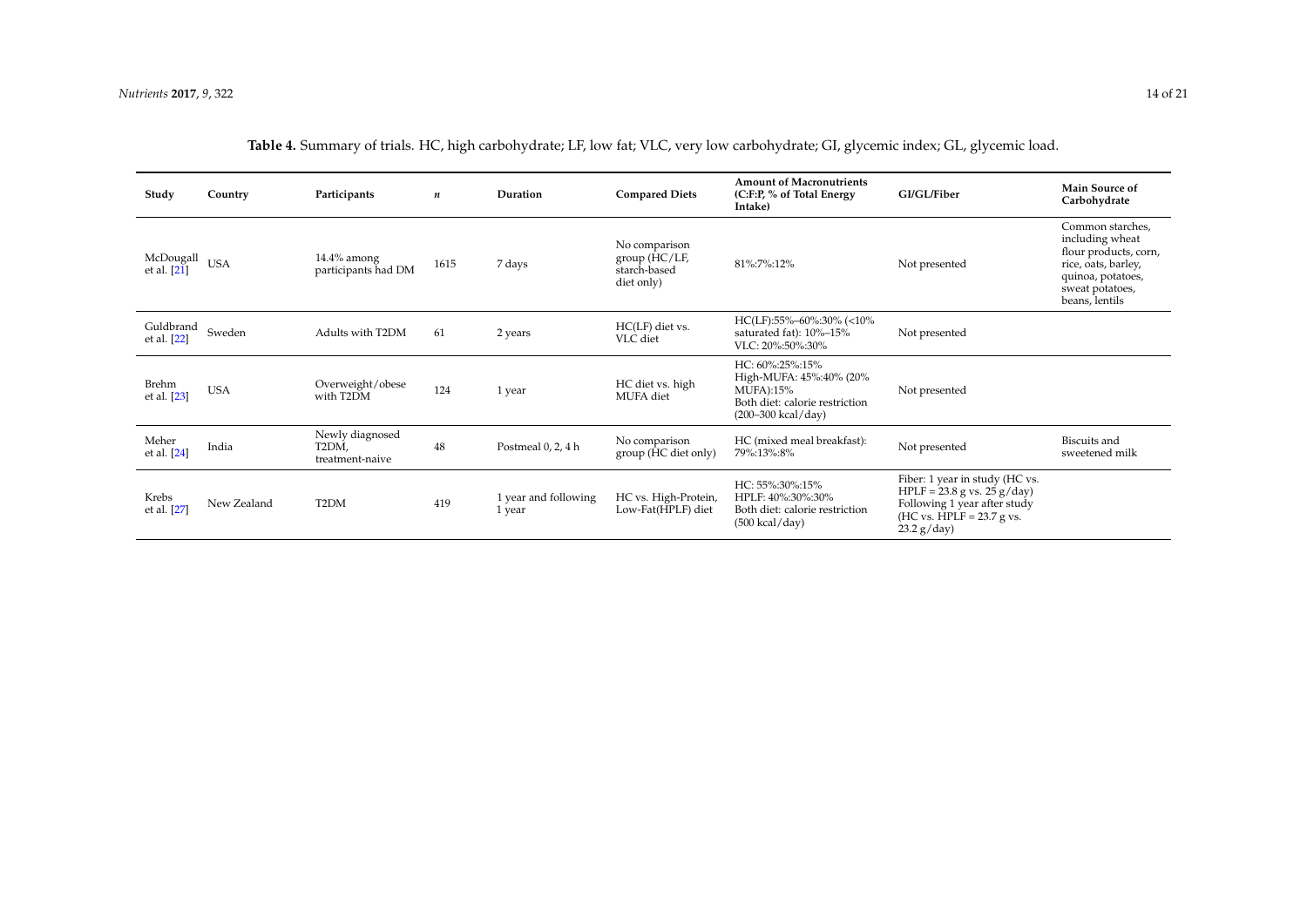# **Table 4.** *Cont*.

<span id="page-14-0"></span>

| Study                       | Country    | Participants                                                                                                      | n   | Duration                 | <b>Compared Diets</b>                                                                                                                                                        | <b>Amount of Macronutrients</b><br>(C:F:P, % of Total Energy<br>Intake)                                                                                                                 | GI/GL/Fiber                                                                                                      | <b>Main Source of</b><br>Carbohydrate        |
|-----------------------------|------------|-------------------------------------------------------------------------------------------------------------------|-----|--------------------------|------------------------------------------------------------------------------------------------------------------------------------------------------------------------------|-----------------------------------------------------------------------------------------------------------------------------------------------------------------------------------------|------------------------------------------------------------------------------------------------------------------|----------------------------------------------|
| Larsen<br>et al. [28]       | Australia  | Overweight/obese<br>with T2DM                                                                                     | 99  | 1 year                   | HC vs. HP diet                                                                                                                                                               | HC: 55%:30%:15%<br>HP: 40%:30%:30%<br>(3-month energy restrictive<br>period (30%) followed<br>by 9 months)                                                                              | Both diets were<br>recommended low GI diet                                                                       |                                              |
| Hsu<br>et al. [31]          | <b>USA</b> | Adults at risk for<br>DM (Caucasian<br>Americans and East<br>Asian Americans;<br>Korean, Chinese<br>and Japanese) | 50  | 16 weeks                 | Control group (16<br>weeks of Traditional<br>Asian Diet (TAD))<br>vs. intervention<br>group (8 weeks of<br>TAD, followed by 8<br>weeks of Traditional<br>Western Diet (TWD)) | TAD (HC): 70%:15%:15%<br>TWD: 50%:34%:16%                                                                                                                                               | TAD (HC): $15 \text{ g fiber}$<br>1000 kcal<br>TWD: 6 g fiber/1000 kcal                                          |                                              |
| <b>Sacks</b><br>et al. [54] | <b>USA</b> | Overweight/<br>obese adults                                                                                       | 163 | 5 weeks                  | High GI/HC vs.<br>Low GI/HC vs.<br>High GI/VLC vs.<br>Low GI/VLC diet                                                                                                        | HC: 58% carbohydrate,<br>VLC: 40% carbohydrate<br>High GI: $\geq 65$ on the<br>glucose scale<br>Low GI: $\leq$ 45 on the<br>glucose scale<br>(each diet was based on<br>DASH-type diet) | Fiber:<br>- High GI: averaged 31 g<br>- Low GI: averaged 35 g                                                    |                                              |
| Wolever<br>et al. [52]      | Canada     | T2DM managed by<br>diet only                                                                                      | 162 | 1 year                   | High GI vs. low GI<br>VS.<br>VLC/High-MUFA                                                                                                                                   | High GI: 47%:31%:22% low<br>GI: 52%:27%:21%<br>VLC/high-MUFA:<br>39%:40%:21%                                                                                                            | High GI: GI 63<br>Low GI: GI 55<br>VLC/high-MUFA: GI 59                                                          | High GI/low GI diet:<br>starch carbohydrates |
| Farvid<br>et al. [63]       | Iran       | Adults with T2DM                                                                                                  | 640 | Cross-sectional<br>study | According to the<br>Quartile of GI/GL                                                                                                                                        |                                                                                                                                                                                         | Quartile of GI: <54.1,<br>54.1-58.7, 58.8-63.5, >63.5<br>Quartile of GL: <129.6,<br>129.6-171.2, 171.3-212, >212 |                                              |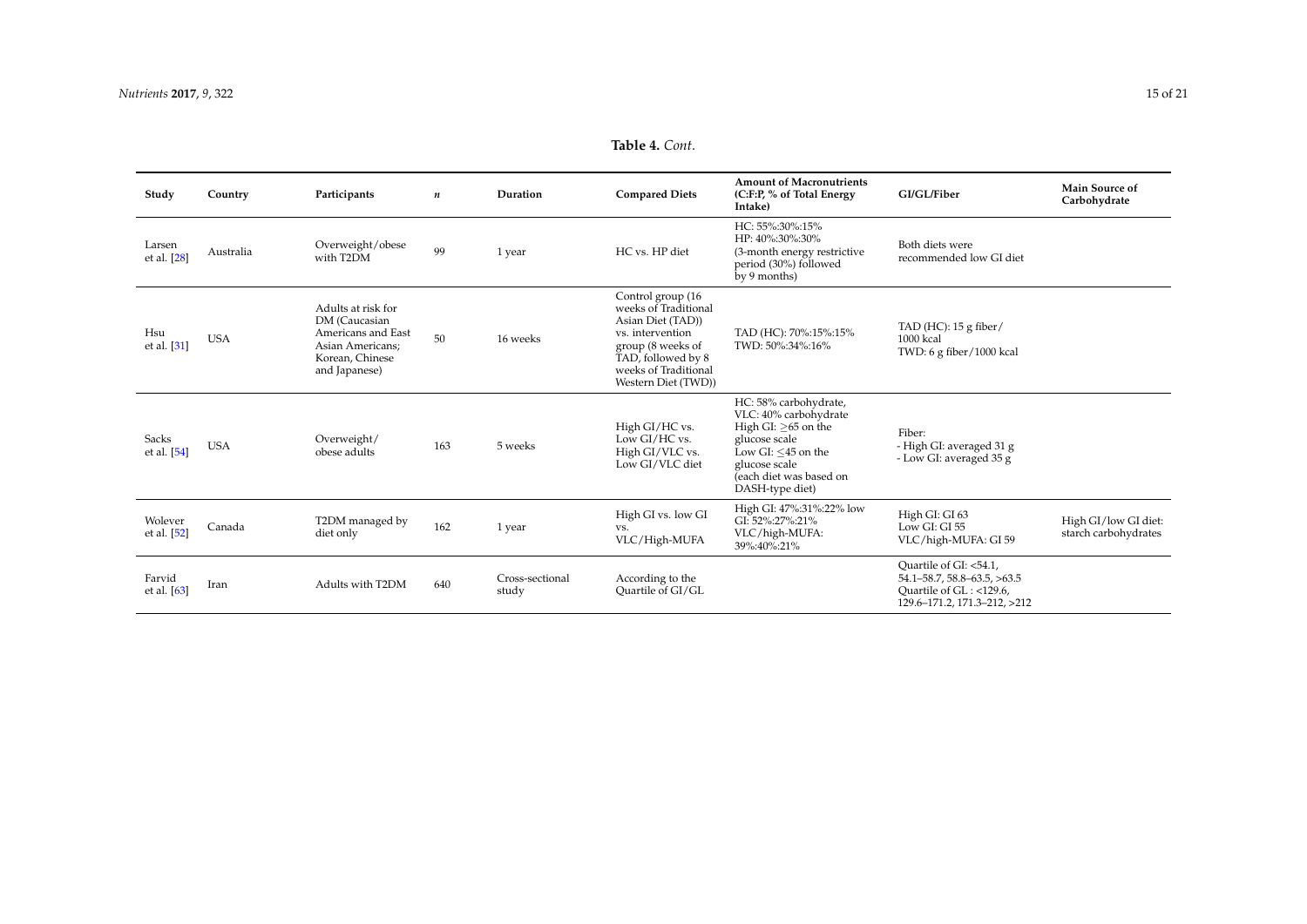**Acknowledgments:** This research was supported by the Basic Science Research Program through the National Research Foundation of Korea funded by the Ministry of Education, Science and Technology (NRF-2015R1D1A1A09057389) (K.M.C.)

**Author Contributions:** C.J. and K.M.C. designed the study. C.J. analyzed the data. C.J. and K.M.C. wrote the paper. K.M.C. reviewed the paper.

**Conflicts of Interest:** The authors declare no conflict of interest.

# **References**

- <span id="page-15-0"></span>1. Khazrai, Y.M.; Defeudis, G.; Pozzilli, P. Effect of diet on type 2 diabetes mellitus: A review. *Diabetes Metab. Res. Rev.* **2014**, *30* (Suppl. S1), 24–33. [\[CrossRef\]](http://dx.doi.org/10.1002/dmrr.2515) [\[PubMed\]](http://www.ncbi.nlm.nih.gov/pubmed/24352832)
- <span id="page-15-1"></span>2. Sawyer, L.; Gale, E.A.M. Diet, delusion and diabetes. *Diabetologia* **2009**, *52*, 1–7. [\[CrossRef\]](http://dx.doi.org/10.1007/s00125-008-1203-9) [\[PubMed\]](http://www.ncbi.nlm.nih.gov/pubmed/19018511)
- <span id="page-15-2"></span>3. Stone, D.B.; Connor, W.D. The prolonged effects of a low cholesterol high carbohydrate diet upon the serum lipids in diabetic patients. *Diabetes* **1963**, *12*, 127–132. [\[CrossRef\]](http://dx.doi.org/10.2337/diab.12.2.127) [\[PubMed\]](http://www.ncbi.nlm.nih.gov/pubmed/13984377)
- <span id="page-15-8"></span>4. Hockaday, T.D.R.; Hockaday, J.M.; Mann, J.I.; Turner, R.C. Prospective comparison of modified-fat-high-carbohydrate with standard low-carbohydrate dietary advice in the treatment of diabetes: One year follow-up study. *Br. J. Nutr.* **1978**, *39*, 357–362. [\[CrossRef\]](http://dx.doi.org/10.1079/BJN19780045) [\[PubMed\]](http://www.ncbi.nlm.nih.gov/pubmed/629924)
- 5. Becker, W. Nordic nutrition recommendations 2004, based on scientific evidence. *Scand. J. Nutr.* **2005**, *49*, 68–71. [\[CrossRef\]](http://dx.doi.org/10.1080/11026480510032025)
- 6. Margetts, B. FAO/WHO launch expert report on diet, nutrition and prevention of chronic diseases. *Public Health Nutr.* **2003**, *6*, 323–325. [\[CrossRef\]](http://dx.doi.org/10.1079/PHN2003481) [\[PubMed\]](http://www.ncbi.nlm.nih.gov/pubmed/12795818)
- <span id="page-15-3"></span>7. American Diabetes Association; Bantle, J.P.; Wylie-Rosett, J.; Albright, A.L.; Apovian, C.M.; Clark, N.G.; Franz, M.J.; Hoogwerf, B.J.; Lichtenstein, A.H.; Mayer-Davis, E.; et al. Nutrition recommendations and interventions for diabetes: A position statement of the American Diabetes Association. *Diabetes Care* **2008**, *31* (Suppl. S1), S61–S78. [\[PubMed\]](http://www.ncbi.nlm.nih.gov/pubmed/18165339)
- <span id="page-15-12"></span><span id="page-15-4"></span>8. Garg, A.; Bantle, J.P.; Henry, R.R.; Coulston, A.M.; Griver, K.A.; Raatz, S.K.; Brinkley, L.; Chen, Y.D.; Grundy, S.M.; Huet, B.A. Effects of varying carbohydrate content of diet in patients with non-insulin-dependent diabetes mellitus. *JAMA* **1994**, *271*, 1421–1428. [\[CrossRef\]](http://dx.doi.org/10.1001/jama.1994.03510420053034) [\[PubMed\]](http://www.ncbi.nlm.nih.gov/pubmed/7848401)
- <span id="page-15-14"></span><span id="page-15-13"></span><span id="page-15-5"></span>9. Garg, A. High-monounsaturated-fat diets for patients with diabetes mellitus: A meta-analysis. *Am. J. Clin. Nutr.* **1998**, *67* (Suppl. s3), 577S–582S. [\[PubMed\]](http://www.ncbi.nlm.nih.gov/pubmed/28179225)
- <span id="page-15-6"></span>10. Feinman, R.D.; Pogozelski, W.K.; Astrup, A.; Bernstein, R.K.; Fine, E.J.; Westman, E.C.; Accurso, A.; Frassetto, L.; Gower, B.A.; McFarlane, S.I.; et al. Dietary carbohydrate restriction as the first approach in diabetes management: Critical review and evidence base. *Nutrition* **2015**, *31*, 1–13. [\[CrossRef\]](http://dx.doi.org/10.1016/j.nut.2014.06.011) [\[PubMed\]](http://www.ncbi.nlm.nih.gov/pubmed/25287761)
- <span id="page-15-9"></span>11. Naude, C.E.; Schoonees, A.; Senekal, M.; Young, T.; Garner, P.; Volmink, J. Low carbohydrate versus isoenergetic balanced diets for reducing weight and cardiovascular risk: A systematic review and meta-analysis. *PLoS ONE* **2014**, *9*, e100652. [\[CrossRef\]](http://dx.doi.org/10.1371/journal.pone.0100652) [\[PubMed\]](http://www.ncbi.nlm.nih.gov/pubmed/25007189)
- <span id="page-15-10"></span>12. Accurso, A.; Bernstein, R.; Dahlqvist, A.; Drazini, B.; Finman, R.; Fine, E.; Gleed, A.; Jacobs, D.; Larson, G.; Lustig, R.; et al. Dietary carbohydrate restriction in type 2 diabetes mellitus and metabolic syndrome: Time for a critical appraisal. *Nutr. Metab.* **2008**, *5*, 9. [\[CrossRef\]](http://dx.doi.org/10.1186/1743-7075-5-9) [\[PubMed\]](http://www.ncbi.nlm.nih.gov/pubmed/18397522)
- 13. Liebman, M. When and why carbohydrate restriction can be a viable option. *Nutrition* **2014**, *30*, 748–754. [\[CrossRef\]](http://dx.doi.org/10.1016/j.nut.2013.11.021) [\[PubMed\]](http://www.ncbi.nlm.nih.gov/pubmed/24984988)
- <span id="page-15-7"></span>14. Kodama, S.; Saito, K.; Tanaka, S.; Maki, M.; Yachi, Y.; Sato, M.; Sugawara, A.; Totsuka, K.; Shimano, H.; Ohashi, Y.; et al. Influence of fat and carbohydrate proportions on the metabolic profile in patients with type 2 diabetes: A meta-analysis. *Diabetes Care* **2009**, *32*, 959–965. [\[CrossRef\]](http://dx.doi.org/10.2337/dc08-1716) [\[PubMed\]](http://www.ncbi.nlm.nih.gov/pubmed/19407076)
- <span id="page-15-11"></span>15. American Diabetes Association. Standards of Medical Care in Diabetes. *Diabetes Care* **2016**, *39* (Suppl. S1), S1–S112.
- 16. Canadian Diabetes Assocaition Clinical Practice Guidelines Expert Committee. Clinical Practice Guidelines: Nutrition Therapy. *Can. J. Diabetes* **2013**, *37*, S45–S55.
- 17. Mann, J.I.; De Leeuw, I.; Hermansen, K.; Karamanos, B.; Karlström, B.; Katsilambros, N.; Riccardi, G.; Rivellese, A.A.; Rizkalla, S.; Slama, G.; et al. Evidence-based nutritional approaches to the treatment and prevention of diabetes mellitus. *Nutr. Metab. Cardiovasc. Dis.* **2004**, *14*, 373–394. [\[CrossRef\]](http://dx.doi.org/10.1016/S0939-4753(04)80028-0)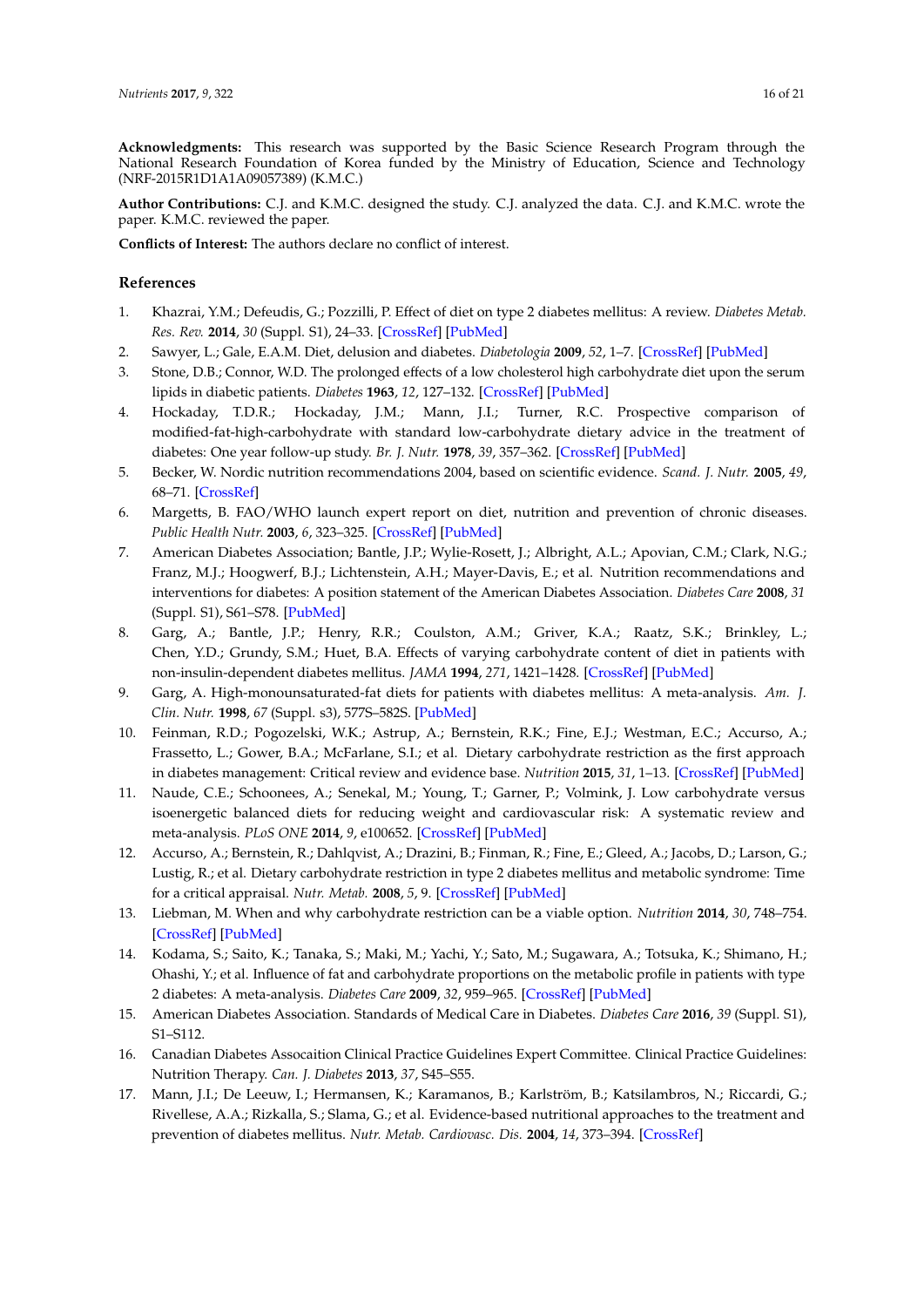- <span id="page-16-20"></span><span id="page-16-19"></span><span id="page-16-18"></span><span id="page-16-17"></span><span id="page-16-2"></span><span id="page-16-1"></span>18. Dyson, P.A.; Kelly, T.; Deakin, T.; Duncan, A.; Frost, G.; Harrison, Z.; Khatri, D.; Kunka, D.; McArdle, P.; Mellor, D.; et al. Diabetes UK evidence-based nutrition guidelines for the prevention and management of diabetes. *Diabet. Med.* **2011**, *28*, 1282–1288. [\[CrossRef\]](http://dx.doi.org/10.1111/j.1464-5491.2011.03371.x) [\[PubMed\]](http://www.ncbi.nlm.nih.gov/pubmed/21699560)
- 19. Tajima, N.; Noda, M.; Origasa, H.; Noto, H.; Yabe, D.; Fujita, Y.; Goto, A.; Fujimoto, K.; Sakamoto, M.; Haneda, M. Evidence-based practice guideline for the treatment for diabetes in Japan 2013. *Diabetol. Int.* **2015**, *6*, 151–187. [\[CrossRef\]](http://dx.doi.org/10.1007/s13340-015-0206-2)
- <span id="page-16-0"></span>20. Korean Diabetes Association. 2015 Treatment Guideline for Diabetes (5th Edition). Available online: <http://www.diabetes.or.kr/general/index.html> (accessed on 12 October 2016).
- <span id="page-16-3"></span>21. McDougall, J.; Thomas, L.E.; McDougall, C.; Moloney, G.; Saul, B.; Finnell, J.S.; Richardson, K.; Petersen, K.M. Effects of 7 days on an ad libitum low-fat vegan diet: The McDougall Program cohort. *Nutr. J.* **2014**, *13*, 99. [\[CrossRef\]](http://dx.doi.org/10.1186/1475-2891-13-99) [\[PubMed\]](http://www.ncbi.nlm.nih.gov/pubmed/25311617)
- <span id="page-16-21"></span><span id="page-16-4"></span>22. Guldbrand, H.; Dizdar, B.; Bunjaku, B.; Lindström, T.; Bachrach-Lindström, M.; Fredrikson, M.; Ostgren, C.J.; Nystrom, F.H. In type 2 diabetes, randomisation to advice to follow a low-carbohydrate diet transiently improves glycaemic control compared with advice to follow a low-fat diet producing a similar weight loss. *Diabetologia* **2012**, *55*, 2118–2127. [\[CrossRef\]](http://dx.doi.org/10.1007/s00125-012-2567-4) [\[PubMed\]](http://www.ncbi.nlm.nih.gov/pubmed/22562179)
- <span id="page-16-5"></span>23. Brehm, BJ.; Lattin, B.L.; Summer, S.S.; Boback, J.A.; Gilchrist, G.M.; Jandacek, R.J.; D'Alessio, D.A. One-year comparison of a high-monounsaturated fat diet with a high-carbohydrate diet in type 2 diabetes. *Diabetes Care* **2009**, *32*, 215–220. [\[CrossRef\]](http://dx.doi.org/10.2337/dc08-0687) [\[PubMed\]](http://www.ncbi.nlm.nih.gov/pubmed/18957534)
- <span id="page-16-22"></span><span id="page-16-6"></span>24. Meher, D.; Dutta, D.; Ghosh, S.; Mukhopadhyay, P.; Chowdhury, S.; Mukhopadhyay, S. Effect of a mixed meal on plasma lipids, insulin resistance and systemic inflammation in non-obese Indian adults with normal glucose tolerance and treatment naïve type-2 diabetes. *Diabetes Res. Clin. Pract.* **2014**, *104*, 97–102. [\[CrossRef\]](http://dx.doi.org/10.1016/j.diabres.2013.12.047) [\[PubMed\]](http://www.ncbi.nlm.nih.gov/pubmed/24461623)
- <span id="page-16-7"></span>25. Van Wyk, H.J.; Davis, R.E.; Davies, J.S. A critical review of low-carbohydrate diets in people with Type 2 diabetes. *Diabetic Med.* **2016**, *33*, 148–157. [\[CrossRef\]](http://dx.doi.org/10.1111/dme.12964) [\[PubMed\]](http://www.ncbi.nlm.nih.gov/pubmed/26413954)
- <span id="page-16-8"></span>26. Westman, E.C.; Yancy, W.S.; Mavropoulos, J.C.; Marquart, M.; McDuffie, J.R. The effect of a low-carbohydrate, ketogenic diet versus a lowglycemic index diet on glycemic control in type 2 diabetes mellitus. *Nutr. Metab.* **2008**, *5*, 36. [\[CrossRef\]](http://dx.doi.org/10.1186/1743-7075-5-36) [\[PubMed\]](http://www.ncbi.nlm.nih.gov/pubmed/19099589)
- <span id="page-16-9"></span>27. Krebs, J.D.; Elley, C.R.; Parry-Strong, A.; Lunt, H.; Drury, P.L.; Bell, D.A.; Robinson, E.; Moyes, S.A.; Mann, J.I. The Diabetes Excess Weight Loss (DEWL) Trial: A randomised controlled trial of high-protein versus high-carbohydrate diets over 2 years in type 2 diabetes. *Diabetologia* **2012**, *55*, 905–914. [\[CrossRef\]](http://dx.doi.org/10.1007/s00125-012-2461-0) [\[PubMed\]](http://www.ncbi.nlm.nih.gov/pubmed/22286528)
- <span id="page-16-10"></span>28. Larsen, R.N.; Mann, N.J.; Maclean, E.; Shaw, J.E. The effect of high-protein, low-carbohydrate diets in the treatment of type 2 diabetes: A 12 month randomised controlled trial. *Diabetologia* **2011**, *54*, 731–740. [\[CrossRef\]](http://dx.doi.org/10.1007/s00125-010-2027-y) [\[PubMed\]](http://www.ncbi.nlm.nih.gov/pubmed/21246185)
- <span id="page-16-11"></span>29. Lee, H.; Kim, M.; Daly, B.J. Nutritional patterns of Korean diabetic patients: An exploratory study. *Int. Nurs. Rev.* **2008**, *55*, 442–446. [\[CrossRef\]](http://dx.doi.org/10.1111/j.1466-7657.2008.00656.x) [\[PubMed\]](http://www.ncbi.nlm.nih.gov/pubmed/19146556)
- <span id="page-16-12"></span>30. He, X.; Pan, J.; Pan, M.; Wang, J.; Dong, J.; Yuan, H.; Zhou, L.; Chen, M.; Chen, Y.; Lu, Y.; et al. Dietary and physical activity of adult patients with type 2 diabetes in Zhejiang province of eastern China: Data from a cross-sectional study. *J. Diabetes Investig.* **2016**, *7*, 529–538. [\[CrossRef\]](http://dx.doi.org/10.1111/jdi.12458) [\[PubMed\]](http://www.ncbi.nlm.nih.gov/pubmed/27180625)
- <span id="page-16-13"></span>31. Hsu, W.C.; Lau, K.H.; Matsumoto, M.; Moghazy, D.; Keenan, H.; King, G.L. Improvement of insulin sensitivity by isoenergy high carbohydrate traditional Asian diet: A randomized controlled pilot feasibility study. *PLoS ONE* **2014**, *16*, e106851. [\[CrossRef\]](http://dx.doi.org/10.1371/journal.pone.0106851) [\[PubMed\]](http://www.ncbi.nlm.nih.gov/pubmed/25226279)
- <span id="page-16-14"></span>32. Kamada, C.; Yoshimura, H.; Okumura, R.; Takahashi, K.; Iimuro, S.; Ohashi, Y.; Araki, A.; Umegaki, H.; Sakurai, T.; Yoshimura, Y.; et al. Optimal energy distribution of carbohydrate intake for Japanese elderly patients with type 2 diabetes: The Japanese Elderly Intervention Trial. *Geriatr. Gerontol. Int.* **2012**, *12* (Suppl. S1), 41–49. [\[CrossRef\]](http://dx.doi.org/10.1111/j.1447-0594.2011.00811.x) [\[PubMed\]](http://www.ncbi.nlm.nih.gov/pubmed/22435939)
- <span id="page-16-15"></span>33. Woo, M.H.; Park, S.J.; Woo, J.T.; Choue, R.W. A comparative study of diet in good and poor glycemic control groups in elderly patients with type 2 diabetes mellitus. *Korean Diabetes J.* **2010**, *34*, 303–311. [\[CrossRef\]](http://dx.doi.org/10.4093/kdj.2010.34.5.303) [\[PubMed\]](http://www.ncbi.nlm.nih.gov/pubmed/21076578)
- <span id="page-16-16"></span>34. Tay, J.; Luscombe-Marsh, N.D.; Thompson, C.H.; Noakes, M.; Buckley, J.D.; Wittert, G.A.; Yancy, W.S., Jr.; Brinkworth, G.D. Comparison of low- and high-carbohydrate diets for type 2 diabetes management: A randomized trial. *Am. J. Clin. Nutr.* **2015**, *102*, 780–790. [\[CrossRef\]](http://dx.doi.org/10.3945/ajcn.115.112581) [\[PubMed\]](http://www.ncbi.nlm.nih.gov/pubmed/26224300)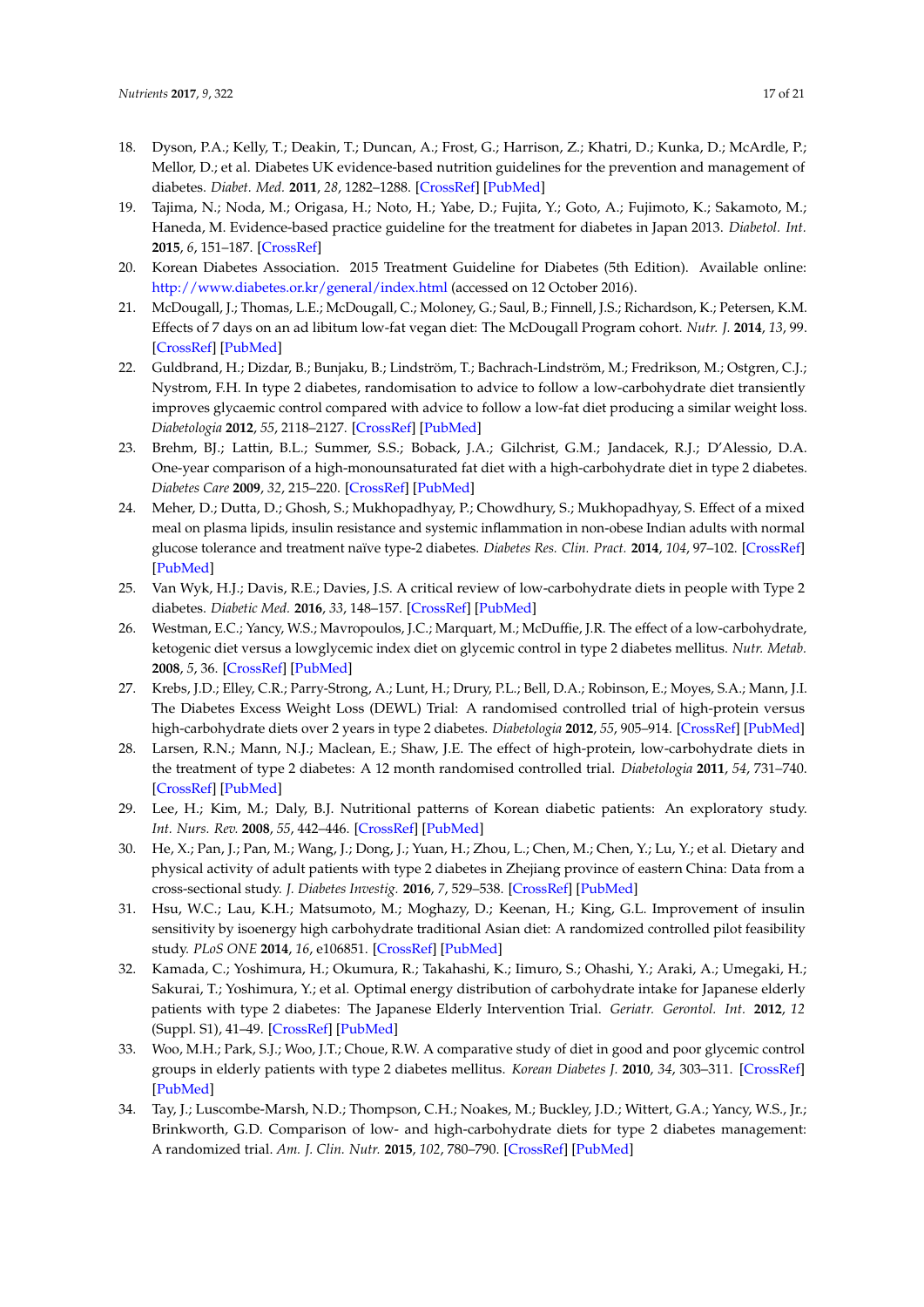- <span id="page-17-0"></span>35. Bozzetto, L.; Costabile, G.; Luongo, D.; Naviglio, D.; Cicala, V.; Piantadosi, C.; Patti, L.; Cipriano, P.; Annuzzi, G.; Rivellese, A.A. Reduction in liver fat by dietary MUFA in type 2 diabetes is helped by enhanced hepatic fat oxidation. *Diabetologia* **2016**, *59*, 2697–2701. [\[CrossRef\]](http://dx.doi.org/10.1007/s00125-016-4110-5) [\[PubMed\]](http://www.ncbi.nlm.nih.gov/pubmed/27650287)
- <span id="page-17-1"></span>36. Soare, A.; Khazrai, Y.M.; Del Toro, R.; Roncella, E.; Fontana, L.; Fallucca, S.; Angeletti, S.; Formisano, V.; Capata, F.; Ruiz, V.; et al. The effect of the macrobiotic Ma-Pi 2 diet vs. the recommended diet in the management of type 2 diabetes: The randomized controlled MADIAB trial. *Nutr. Metab.* **2014**, *11*, 39. [\[CrossRef\]](http://dx.doi.org/10.1186/1743-7075-11-39) [\[PubMed\]](http://www.ncbi.nlm.nih.gov/pubmed/25302069)
- <span id="page-17-2"></span>37. Bozzetto, L.; Annuzzi, G.; Costabile, G.; Costagliola, L.; Giorgini, M.; Alderisio, A.; Strazzullo, A.; Patti, L.; Cipriano, P.; Mangione, A.; et al. A CHO/fibre diet reduces and a MUFA diet increases postprandial lipaemia in type 2 diabetes: No supplementary effects of low-volume physical training. *Acta Diabetologica* **2014**, *51*, 385–393. [\[CrossRef\]](http://dx.doi.org/10.1007/s00592-013-0522-6) [\[PubMed\]](http://www.ncbi.nlm.nih.gov/pubmed/24132660)
- <span id="page-17-3"></span>38. Iqbal, N.; Vetter, M.L.; Moore, R.H.; Chittams, J.L.; Dalton-Bakes, C.V.; Dowd, M.; Williams-Smith, C.; Cardillo, S.; Wadden, T.A. Effects of a low-intensity intervention that prescribed a low-carbohydrate vs. a low-fat diet in obese, diabetic participants. *Obesity* **2010**, *18*, 1733–1738. [\[CrossRef\]](http://dx.doi.org/10.1038/oby.2009.460) [\[PubMed\]](http://www.ncbi.nlm.nih.gov/pubmed/20019677)
- <span id="page-17-4"></span>39. Allerton, D.M.; Campbell, M.D.; Gonzalez, J.T.; Rumbold, P.L.S.; West, D.J.; Stevenson, E.J. Co-Ingestion of Whey Protein with a Carbohydrate-Rich Breakfast Does Not Affect Glycemia, Insulinemia or Subjective Appetite Following a Subsequent Meal in Healthy Males. *Nutrients* **2016**, *8*, 116. [\[CrossRef\]](http://dx.doi.org/10.3390/nu8030116) [\[PubMed\]](http://www.ncbi.nlm.nih.gov/pubmed/26927166)
- <span id="page-17-5"></span>40. Soong, Y.Y.; Lim, J.; Sun, L.; Henry, C.J. Effect of co-ingestion of amino acids with rice on glycaemic and insulinaemic response. *Br. J. Nutr.* **2015**, *114*, 1845–1851. [\[CrossRef\]](http://dx.doi.org/10.1017/S0007114515003645) [\[PubMed\]](http://www.ncbi.nlm.nih.gov/pubmed/26420496)
- <span id="page-17-6"></span>41. Ramos-Lopez, O.; Panduro, A.; Martinez-Lopez, E.; Roman, S. Sweet Taste Receptor TAS1R2 Polymorphism (Val191Val) Is Associated with a Higher Carbohydrate Intake and Hypertriglyceridemia among the Population of West Mexico. *Nutrients* **2016**, *8*, 101. [\[CrossRef\]](http://dx.doi.org/10.3390/nu8020101) [\[PubMed\]](http://www.ncbi.nlm.nih.gov/pubmed/26907331)
- <span id="page-17-7"></span>42. Hwang, J.Y.; Park, J.E.; Choi, Y.J.; Huh, K.B.; Chang, N.; Kim, W.Y. Carbohydrate intake interacts with SNP276G>T polymorphism in the adiponectin gene to affect fasting blood glucose, HbA1C, and HDL cholesterol in Korean patients with type 2 diabetes. *J. Am. Coll. Nutr.* **2013**, *32*, 143–150. [\[CrossRef\]](http://dx.doi.org/10.1080/07315724.2013.791795) [\[PubMed\]](http://www.ncbi.nlm.nih.gov/pubmed/23885987)
- <span id="page-17-8"></span>43. Qi, Q.; Bray, G.A.; Hu, F.B.; Sacks, F.M.; Qi, L. Weight-loss diets modify glucose-dependent insulinotropic polypeptide receptor rs2287019 genotype effects on changes in body weight, fasting glucose, and insulin resistance: The Preventing Overweight Using Novel Dietary Strategies trial. *Am. J. Clin. Nutr.* **2012**, *95*, 506–513. [\[CrossRef\]](http://dx.doi.org/10.3945/ajcn.111.025270) [\[PubMed\]](http://www.ncbi.nlm.nih.gov/pubmed/22237064)
- <span id="page-17-9"></span>44. Sonestedt, E.; Lyssenko, V.; Ericson, U.; Gullberg, B.; Wirfält, E.; Groop, L.; Orho-Melander, M. Genetic variation in the glucose-dependent insulinotropic polypeptide receptor modifies the association between carbohydrate and fat intake and risk of type 2 diabetes in the Malmo diet and Cancer cohort. *J. Clin. Endocrinol. Metab.* **2012**, *97*, E810–E818. [\[CrossRef\]](http://dx.doi.org/10.1210/jc.2011-2444) [\[PubMed\]](http://www.ncbi.nlm.nih.gov/pubmed/22399504)
- <span id="page-17-10"></span>45. Riccardi, G.; Rivellese, A.A.; Giacco, R. Role of glycemic index and glycemic load in the healthy state, in prediabetes, and in diabetes. *Am. J. Clin. Nutr.* **2008**, *87*, 269S–274S. [\[PubMed\]](http://www.ncbi.nlm.nih.gov/pubmed/18175767)
- <span id="page-17-11"></span>46. Liljeberg, H.; Granfeldt, Y.; Bjorch, I. Metabolic responses to starch in bread containing intact kernels versus milled flour. *Eur. J. Clin. Nutr.* **1992**, *46*, 561–565. [\[PubMed\]](http://www.ncbi.nlm.nih.gov/pubmed/1396475)
- <span id="page-17-12"></span>47. Wheeler, M.L.; Pi-Sunyer, F.X. Carbohydrate issues: Type and amount. *J. Am. Diet. Assoc.* **2008**, *108*, S34–S39. [\[CrossRef\]](http://dx.doi.org/10.1016/j.jada.2008.01.024) [\[PubMed\]](http://www.ncbi.nlm.nih.gov/pubmed/18358253)
- <span id="page-17-13"></span>48. Garg, A.; Grundy, S.M.; Koffler, M. Effect of high carbohydrate intake on hyperglycemia, islet function, and plasma lipoproteins in NIDDM. *Diabetes Care* **1992**, *15*, 1572–1580. [\[CrossRef\]](http://dx.doi.org/10.2337/diacare.15.11.1572) [\[PubMed\]](http://www.ncbi.nlm.nih.gov/pubmed/1468287)
- <span id="page-17-14"></span>49. Garg, A.; Grundy, S.M.; Unger, R.H. Comparison of effects of high and low carbohydrate diets on plasma lipoproteins and insulin sensitivity in patients with mild NIDDM. *Diabetes* **1992**, *41*, 1278–1285. [\[CrossRef\]](http://dx.doi.org/10.2337/diab.41.10.1278) [\[PubMed\]](http://www.ncbi.nlm.nih.gov/pubmed/1397701)
- <span id="page-17-15"></span>50. Jenkins, D.J.; Wolever, T.M.; Taylor, R.H.; Barker, H.; Fielden, H.; Baldwin, J.M.; Bowling, A.C.; Newman, H.C.; Jenkins, A.L.; Goff, D.V. Glycemic index of foods: A physiological basis for carbohydrate exchange. *Am. J. Clin. Nutr.* **1981**, *34*, 362–366. [\[PubMed\]](http://www.ncbi.nlm.nih.gov/pubmed/6259925)
- <span id="page-17-16"></span>51. Rizkalla, S.W.; Taghrid, L.; Laromiguiere, M.; Huet, D.; Boillot, J.; Rigoir, A.; Elgrably, F.; Slama, G. Improved plasma glucose control, whole-body glucose utilization, and lipid profile on a low–glycemic index diet in type 2 diabetic men. *Diabetes Care* **2004**, *27*, 1866–1872. [\[CrossRef\]](http://dx.doi.org/10.2337/diacare.27.8.1866) [\[PubMed\]](http://www.ncbi.nlm.nih.gov/pubmed/15277409)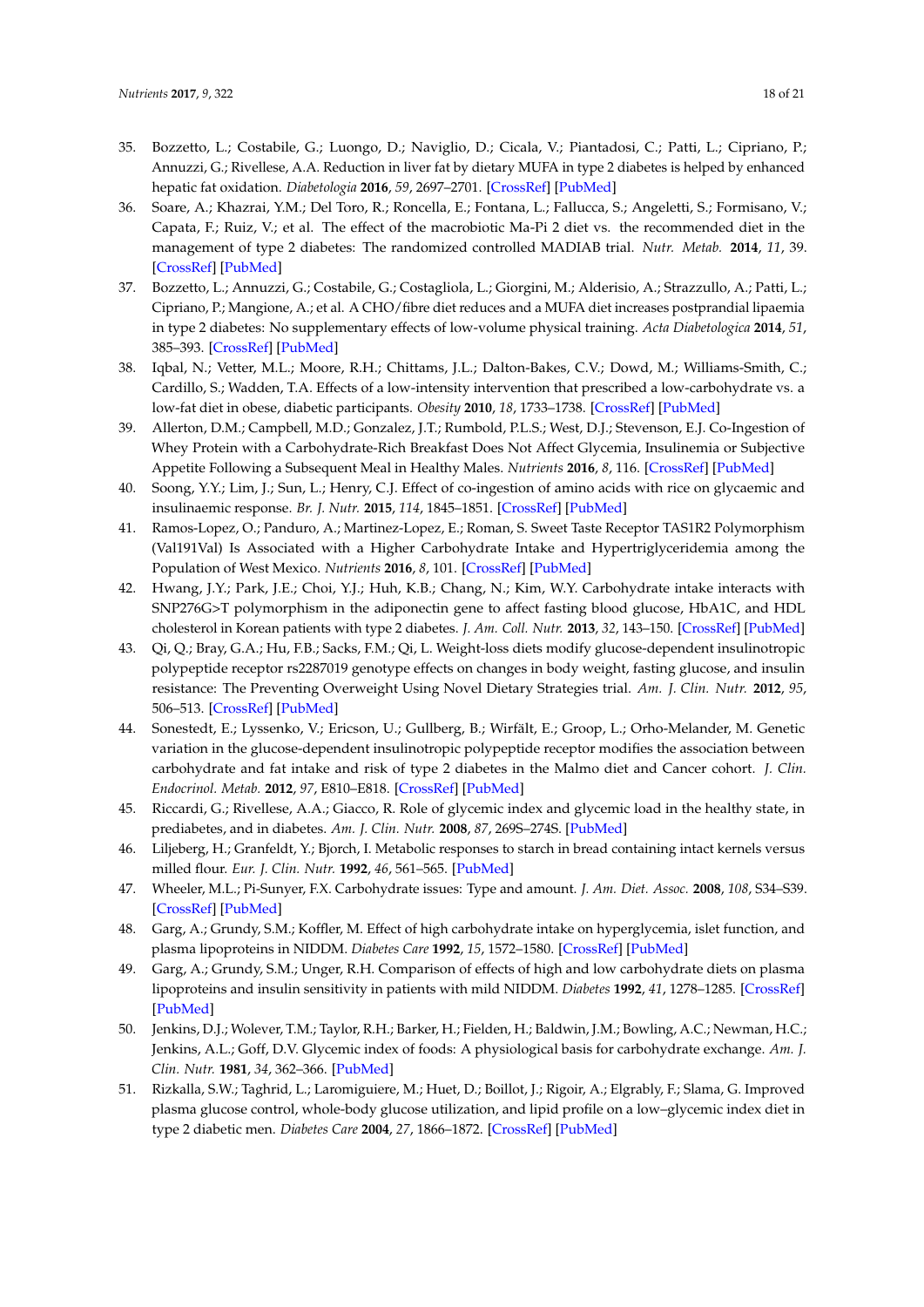- <span id="page-18-20"></span><span id="page-18-19"></span><span id="page-18-5"></span>52. Wolever, T.M.; Gibbs, A.L.; Mehling, C.; Chiasson, J.L.; Connelly, P.W.; Josse, R.G.; Leiter, L.A.; Maheux, P.; Rabasa-Lhoret, R.; Rodger, N.W.; et al. The Canadian trial of carbohydrates in diabetes (CCD), a 1-y controlled trial of low-glycemic-index dietary carbohydrate in type 2 diabetes: No effect on glycated hemoglobin but reduction in C-reactive protein. *Am. J. Clin. Nutr.* **2008**, *87*, 114–125. [\[PubMed\]](http://www.ncbi.nlm.nih.gov/pubmed/18175744)
- <span id="page-18-0"></span>53. Wolever, T.M.; Gibbs, A.L.; Chiasson, J.L.; Connelly, P.W.; Josse, R.G.; Leiter, L.A.; Maheux, P.; Rabasa-Lhoret, R.; Rodger, N.W.; Ryan, E.A. Altering source or amount of dietary carbohydrate has acute and chronic effects on postprandial glucose and triglycerides in type 2 diabetes: Canadian trial of Carbohydrates in Diabetes (CCD). *Nutr. Metab. Cardiovasc. Dis.* **2013**, *23*, 227–234. [\[CrossRef\]](http://dx.doi.org/10.1016/j.numecd.2011.12.011) [\[PubMed\]](http://www.ncbi.nlm.nih.gov/pubmed/22397878)
- <span id="page-18-1"></span>54. Sacks, F.M.; Carey, V.J.; Anderson, C.A.; Miller, E.R., 3rd; Copeland, T.; Charleston, J.; Harshfield, B.J.; Laranjo, N.; McCarron, P.; Swain, J.; et al. Effects of high vs. low glycemic index of dietary carbohydrate on cardiovascular disease risk factors and insulin sensitivity: The OmniCarb randomized clinical trial. *JAMA* **2014**, *312*, 2531–2541. [\[CrossRef\]](http://dx.doi.org/10.1001/jama.2014.16658) [\[PubMed\]](http://www.ncbi.nlm.nih.gov/pubmed/25514303)
- <span id="page-18-2"></span>55. Brand-Miller, J.; Hayne, S.; Petocz, P.; Colagiuri, S. Low-glycemic index diets in the management of diabetes: A meta-analysis of randomized controlled trials. *Diabetes Care* **2003**, *26*, 2261–2267. [\[CrossRef\]](http://dx.doi.org/10.2337/diacare.26.8.2261) [\[PubMed\]](http://www.ncbi.nlm.nih.gov/pubmed/12882846)
- <span id="page-18-21"></span><span id="page-18-3"></span>56. Jenkins, D.J.; Kendall, C.W.; Augustin, L.S.; Mitchell, S.; Sahye-Pudaruth, S.; Blanco Mejia, S.; Chiavaroli, L.; Mirrahimi, A.; Ireland, C.; Bashyam, B.; et al. Effect of legumes as part of a low glycemic index diet on glycemic control and cardiovascular risk factors in type 2 diabetes mellitus: A randomized controlled trial. *Arch. Intern. Med.* **2012**, *172*, 1653–1660. [\[CrossRef\]](http://dx.doi.org/10.1001/2013.jamainternmed.70) [\[PubMed\]](http://www.ncbi.nlm.nih.gov/pubmed/23089999)
- <span id="page-18-4"></span>57. Thomas, D.E.; Elliott, E.J. The use of low-glycaemic index diets in diabetes control. *Br. J. Nutr.* **2010**, *104*, 797–802. [\[CrossRef\]](http://dx.doi.org/10.1017/S0007114510001534) [\[PubMed\]](http://www.ncbi.nlm.nih.gov/pubmed/20420752)
- <span id="page-18-6"></span>58. Argiana, V.; Kanellos, P.T.; Makrilakis, K.; Eleftheriadou, I.; Tsitsinakis, G.; Kokkinos, A.; Perrea, D.; Tentolouris, N. The effect of consumption of low-glycemic-index and low-glycemic-load desserts on anthropometric parameters and inflammatory markers in patients with type 2 diabetes mellitus. *Eur. J. Nutr.* **2015**, *54*, 1173–1180. [\[CrossRef\]](http://dx.doi.org/10.1007/s00394-014-0795-8) [\[PubMed\]](http://www.ncbi.nlm.nih.gov/pubmed/25475658)
- <span id="page-18-7"></span>59. Pi-Sunyer, X. Do glycemic index, glycemic load, and fiber play a role in insulin sensitivity, disposition index, and type 2 diabetes? *Diabetes Care* **2005**, *28*, 2978–2979. [\[CrossRef\]](http://dx.doi.org/10.2337/diacare.28.12.2978) [\[PubMed\]](http://www.ncbi.nlm.nih.gov/pubmed/16306566)
- <span id="page-18-8"></span>60. Foster-Powell, K.; Holt, S.H.; Brand-Miller, J.C. International table of glycemic index and glycemic load values: 2002. *Am. J. Clin. Nutr.* **2002**, *76*, 5–56. [\[PubMed\]](http://www.ncbi.nlm.nih.gov/pubmed/12081815)
- <span id="page-18-9"></span>61. Willett, W.C.; Manson, J.; Liu, S. Glycemic index, glycemic load, and risk of type 2 diabetes. *Am. J. Clin. Nutr.* **2002**, *76*, 274S–279S. [\[PubMed\]](http://www.ncbi.nlm.nih.gov/pubmed/12081851)
- <span id="page-18-10"></span>62. Goto, M.; Morita, A.; Goto, A.; Sasaki, S.; Aiba, N.; Shimbo, T.; Terauchi, Y.; Miyachi, M.; Noda, M.; Watanabe, S.; et al. Dietary glycemic index and glycemic load in relation to HbA1c in Japanese obese adults: A cross-sectional analysis of the Saku Control Obesity Program. *Nutr. Metab.* **2012**, *9*, 79. [\[CrossRef\]](http://dx.doi.org/10.1186/1743-7075-9-79) [\[PubMed\]](http://www.ncbi.nlm.nih.gov/pubmed/22963077)
- <span id="page-18-11"></span>63. Farvid, M.S.; Homayouni, F.; Shokoohi, M.; Fallah, A.; Farvid, M.S. Glycemic index, glycemic load and their association with glycemic control among patients with type 2 diabetes. *Eur. J. Clin. Nutr.* **2014**, *68*, 459–463. [\[CrossRef\]](http://dx.doi.org/10.1038/ejcn.2013.288) [\[PubMed\]](http://www.ncbi.nlm.nih.gov/pubmed/24549029)
- <span id="page-18-12"></span>64. Venn, B.J.; Green, T.J. Glycemic index and glycemic load: Measurement issues and their effect on diet–disease relationships. *Eur. J. Clin. Nutr.* **2007**, *61* (Suppl. S1), S122–S131. [\[CrossRef\]](http://dx.doi.org/10.1038/sj.ejcn.1602942) [\[PubMed\]](http://www.ncbi.nlm.nih.gov/pubmed/17992183)
- <span id="page-18-13"></span>65. James, M.L.; Mark, D.H. Effects of dietary fiber and its components on metabolic health. *Nutrients* **2010**, *2*, 1266–1289.
- <span id="page-18-14"></span>66. AAAC. AACC Adopts Oat Bran Definition. Available online: [http://www.aaccnet.org/news/pdfs/OatBran.](http://www.aaccnet.org/news/pdfs/OatBran.pdf) [pdf](http://www.aaccnet.org/news/pdfs/OatBran.pdf) (accessed on 15 November 2010).
- <span id="page-18-15"></span>67. The British Nutrition Foundation. Available online: [http://www.nutrition.org.uk/nutritionscience/](http://www.nutrition.org.uk/nutritionscience/nutrients/dietary-fibre.html) [nutrients/dietary-fibre.html](http://www.nutrition.org.uk/nutritionscience/nutrients/dietary-fibre.html) (accessed on 26 July 2015).
- <span id="page-18-16"></span>68. Sizer, F.; Whitney, E. *Nutrition: Concepts and Controversies*, 11th ed.; Thomson Wadsworth: Belmont, CA, USA, 2008.
- <span id="page-18-17"></span>69. Slavin, J.L.; Martini, M.C.; Jacobs, D.R.; Marquart, L. Possible mechanisms for the protectiveness of whole grains. *Am. J. Clin. Nutr.* **1999**, *70*, 459S–463S. [\[PubMed\]](http://www.ncbi.nlm.nih.gov/pubmed/10479218)
- <span id="page-18-18"></span>70. Eleazu, C.O. The concept of low glycemic index and glycemic load foods as panacea for type 2 diabetes mellitus; prospects, challenges and solutions. *Afr. Health Sci.* **2016**, *16*, 468–479. [\[CrossRef\]](http://dx.doi.org/10.4314/ahs.v16i2.15) [\[PubMed\]](http://www.ncbi.nlm.nih.gov/pubmed/27605962)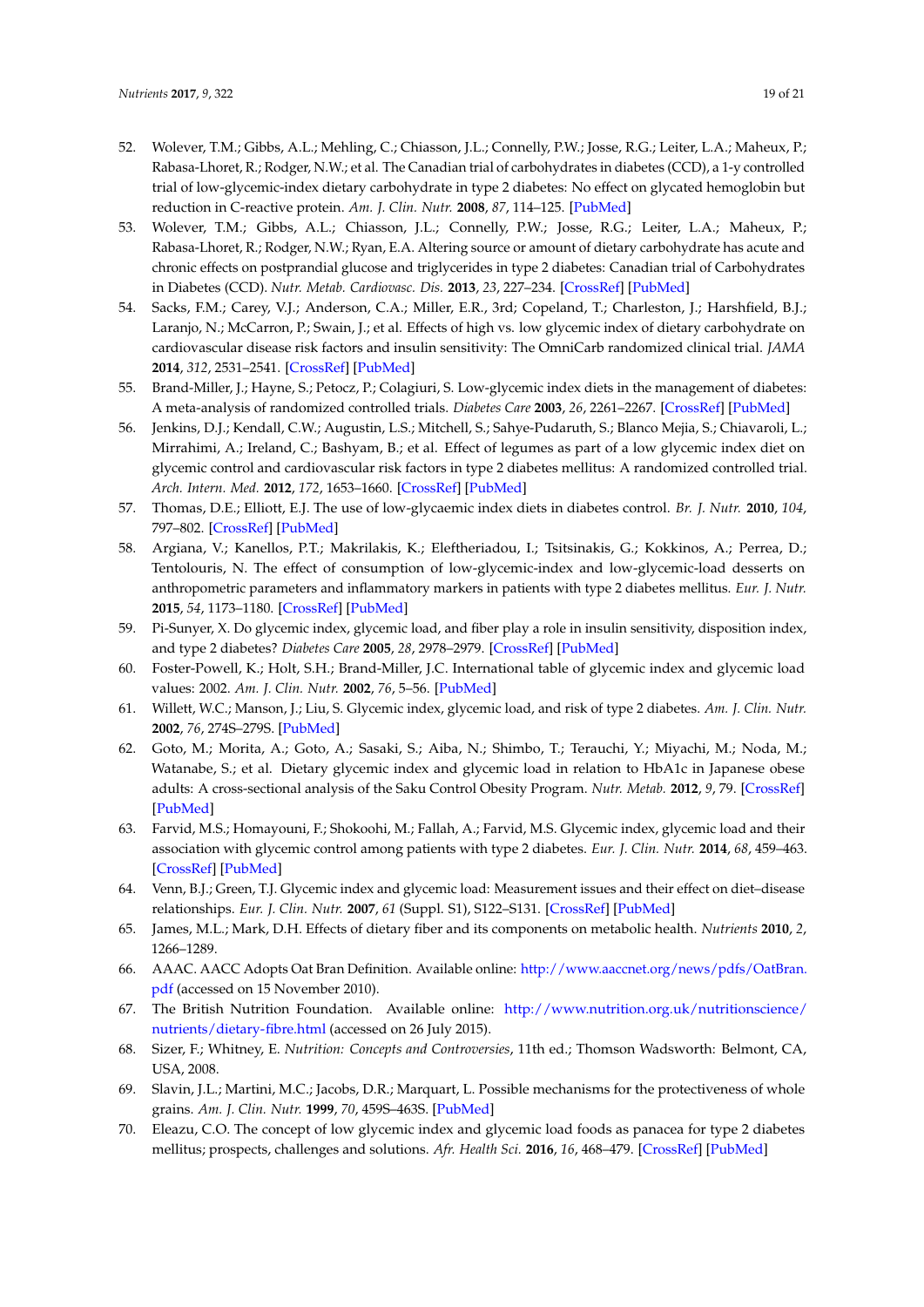- <span id="page-19-0"></span>71. Jenkins, D.J.; Wolever, T.M.; Leeds, A.R.; Gassull, M.A.; Haisman, P.; Dilawari, J.; Goff, D.V.; Metz, G.L.; Alberti, K.G. Dietary fibres, fibre analogues, and glucose tolerance: Importance of viscosity. *Br. Med. J.* **1978**, *1*, 1392–1394. [\[CrossRef\]](http://dx.doi.org/10.1136/bmj.1.6124.1392) [\[PubMed\]](http://www.ncbi.nlm.nih.gov/pubmed/647304)
- <span id="page-19-1"></span>72. Story, J.A.; Furumoto, E.J.; Buhman, K.K. Dietary fiber and bile acid metabolism-an update. *Adv. Exp. Med. Biol.* **1997**, *427*, 259–266. [\[PubMed\]](http://www.ncbi.nlm.nih.gov/pubmed/9361851)
- <span id="page-19-2"></span>73. Weickert, M.O.; Pfeiffer, A.F. Metabolic effects of dietary fiber consumption and prevention of diabetes. *J. Nutr.* **2008**, *138*, 439–442. [\[PubMed\]](http://www.ncbi.nlm.nih.gov/pubmed/18287346)
- <span id="page-19-3"></span>74. Ostman, E.M.; Liljeberg Elmstahl, H.G.; Bjorck, I.M. Barley bread containing lactic acid improves glucose tolerance at a subsequent meal in healthy men and women. *J. Nutr.* **2002**, *132*, 1173–1175. [\[PubMed\]](http://www.ncbi.nlm.nih.gov/pubmed/12042429)
- <span id="page-19-4"></span>75. Samra, R.; Anderson, G.H. Insoluble cereal fiber reduces appetite and short-term food intake and glycemic response to food consumed 75 min later by healthy men. *Am. J. Clin. Nutr.* **2007**, *86*, 972–979. [\[PubMed\]](http://www.ncbi.nlm.nih.gov/pubmed/17921373)
- <span id="page-19-5"></span>76. Craig, W.J.; Mangels, A.R. Position of the American Dietetic Association: Vegetarian diets. *J. Am. Diet. Assoc.* **2009**, *109*, 1266–1282. [\[PubMed\]](http://www.ncbi.nlm.nih.gov/pubmed/19562864)
- <span id="page-19-6"></span>77. Kiehm, T.G.; Anderson, J.W.; Ward, K. Beneficial effects of a high carbohydrate, high fiber diet on hyperglycemic diabetic men. *Am. J. Clin. Nutr.* **1976**, *29*, 895–899. [\[PubMed\]](http://www.ncbi.nlm.nih.gov/pubmed/941870)
- <span id="page-19-7"></span>78. Fallucca, F.; Fontana, L.; Fallucca, S.; Pianesi, M. Gut microbiota and Ma-Pi 2 macrobiotic diet in the treatment of type 2 diabetes. *World J. Diabetes* **2015**, *6*, 403–411. [\[CrossRef\]](http://dx.doi.org/10.4239/wjd.v6.i3.403) [\[PubMed\]](http://www.ncbi.nlm.nih.gov/pubmed/25897351)
- <span id="page-19-8"></span>79. Post, R.E.; Mainous, A.G., 3rd; King, D.E.; Simpson, K.N. Dietary fiber for the treatment of type 2 diabetes mellitus: A meta-analysis. *J. Am. Board Fam. Med.* **2012**, *25*, 16–23. [\[CrossRef\]](http://dx.doi.org/10.3122/jabfm.2012.01.110148) [\[PubMed\]](http://www.ncbi.nlm.nih.gov/pubmed/22218620)
- <span id="page-19-9"></span>80. Silva, F.M.; Kramer, C.K.; de Almeida, J.C.; Steemburgo, T.; Gross, J.L.; Azevedo, M.J. Fiber intake and glycemic control in patients with type 2 diabetes mellitus: A systematic review with meta-analysis of randomized controlled trials. *Nutr. Rev.* **2013**, *71*, 790–801. [\[CrossRef\]](http://dx.doi.org/10.1111/nure.12076) [\[PubMed\]](http://www.ncbi.nlm.nih.gov/pubmed/24180564)
- <span id="page-19-10"></span>81. Marlett, J.A.; McBurney, M.I.; Slavin, J.L.; American Dietetic Association. Position of the American Dietetic Association: Health implications of dietary fiber. *J. Am. Diet. Assoc.* **2002**, *102*, 993–1000. [\[CrossRef\]](http://dx.doi.org/10.1016/S0002-8223(02)90228-2)
- <span id="page-19-11"></span>82. Trapp, C.B.; Barnard, N.D. Usefulness of vegetarian and vegan diets for treating type 2 diabetes. *Curr. Diab. Rep.* **2010**, *10*, 152–158. [\[CrossRef\]](http://dx.doi.org/10.1007/s11892-010-0093-7) [\[PubMed\]](http://www.ncbi.nlm.nih.gov/pubmed/20425575)
- <span id="page-19-12"></span>83. Blundell, J.E.; Stubbs, R.J. High and low carbohydrate and fat intakes: Limits imposed by appetite and palatability and their implications for energy balance. *Eur. J. Clin. Nutr.* **1999**, *53*, S148–S165. [\[CrossRef\]](http://dx.doi.org/10.1038/sj.ejcn.1600756) [\[PubMed\]](http://www.ncbi.nlm.nih.gov/pubmed/10365993)
- <span id="page-19-13"></span>84. Stubbs, R.J.; Mazlan, N.; Whybrow, S. Carbohydrates, Appetite and Feeding Behavior in Humans. *J. Nutr.* **2001**, *131*, 2775S–2781S. [\[PubMed\]](http://www.ncbi.nlm.nih.gov/pubmed/11584105)
- <span id="page-19-14"></span>85. Yu-Poth, S.; Zhao, G.; Etherton, T.; Naglak, M.; Jonnalagadda, S.; Kris-Etherton, P.M. Effects of the National Cholesterol Education Program's Step I And Step II dietary intervention programs on cardiovascular disease risk factors: A meta-analysis. *Am. J. Clin. Nutr.* **1999**, *69*, 632–646. [\[PubMed\]](http://www.ncbi.nlm.nih.gov/pubmed/10197564)
- <span id="page-19-15"></span>86. Astrup, A.; Ryan, L.; Grunwald, G.K.; Storgaard, M.; Saris, W.; Melanson, E.; Hill, J.O. The role of dietary fat in body fatness: Evidence from a preliminary meta-analysis of ad libitum low-fat dietary intervention studies. *Br. J. Nutr.* **2000**, *83* (Suppl. S1), S25–S32. [\[CrossRef\]](http://dx.doi.org/10.1017/S0007114500000921) [\[PubMed\]](http://www.ncbi.nlm.nih.gov/pubmed/10889789)
- <span id="page-19-16"></span>87. Hellerstein, M.K. Carbohydrate-induced hypertriglyceridemia: Modifying factors and implications for cardiovascular risk. *Curr. Opin. Lipidol.* **2002**, *13*, 33–40. [\[CrossRef\]](http://dx.doi.org/10.1097/00041433-200202000-00006) [\[PubMed\]](http://www.ncbi.nlm.nih.gov/pubmed/11790961)
- 88. Mensink, R.P.; Zock, P.L.; Kester, A.D.; Katan, M.B. Effects of dietary fatty acids and carbohydrates on the ratio of serum total to HDL cholesterol and on serum lipids and apolipoproteins: A meta-analysis of 60 controlled trials. *Am. J. Clin. Nutr.* **2003**, *77*, 1146–1155. [\[PubMed\]](http://www.ncbi.nlm.nih.gov/pubmed/12716665)
- <span id="page-19-17"></span>89. Ma, Y.; Li, Y.; Chiriboga, D.E.; Olendzki, B.C.; Hebert, J.R.; Li, W.; Leung, K.; Hafner, A.R.; Ockene, I.S. Association between carbohydrate intake and serum lipids. *J. Am. Coll. Nutr.* **2006**, *25*, 155–163. [\[CrossRef\]](http://dx.doi.org/10.1080/07315724.2006.10719527) [\[PubMed\]](http://www.ncbi.nlm.nih.gov/pubmed/16582033)
- <span id="page-19-18"></span>90. Fried, S.K.; Rao, S.P. Sugars, hypertriglyceridemia, and cardiovascular disease. *Am. J. Clin. Nutr.* **2003**, *78*, 873S–880S. [\[PubMed\]](http://www.ncbi.nlm.nih.gov/pubmed/14522752)
- <span id="page-19-19"></span>91. Marckmann, P.; Raben, A.; Astrup, A. Ad libitum intake of low-fat diets rich in either starchy foods or sucrose: Effects on blood lipids, factor VII coagulant activity, and fibrinogen. *Metabolism* **2000**, *49*, 731–735. [\[CrossRef\]](http://dx.doi.org/10.1053/meta.2000.6237) [\[PubMed\]](http://www.ncbi.nlm.nih.gov/pubmed/10877197)
- <span id="page-19-20"></span>92. Ginsberg, H.N.; Le, N.A.; Melish, D.; Steinberg, D.; Brown, W.V. Effect of a high carbohydrate diet on apolipoprotein B catabolism in man. *Metabolism* **1981**, *30*, 347–353. [\[CrossRef\]](http://dx.doi.org/10.1016/0026-0495(81)90114-1)